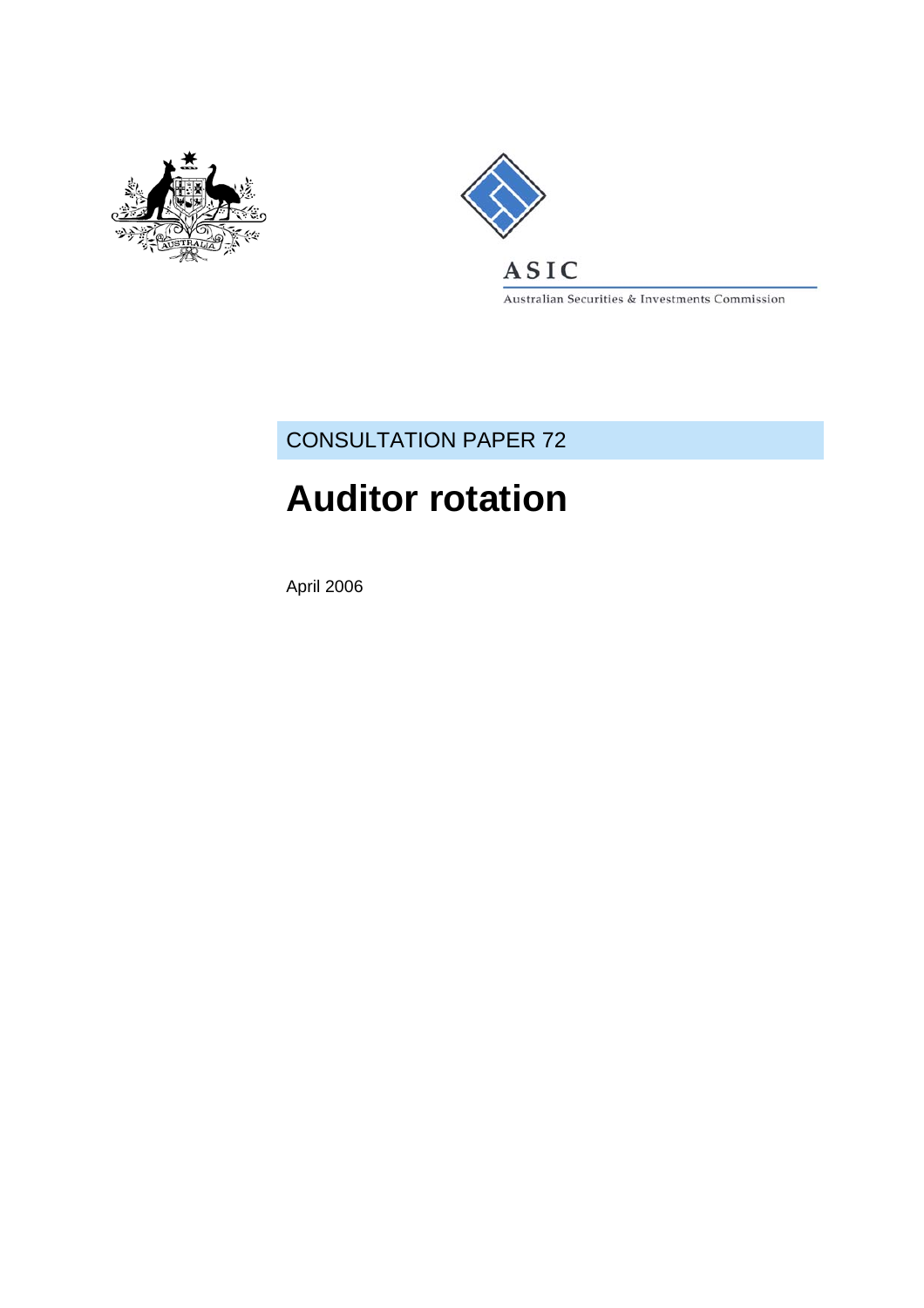#### **Your comments**

**You are invited to comment on the proposals and issues for consideration in this paper, including the explanation sections.** 

**We will not treat your submission as confidential unless you specifically request that we treat the whole or part of your submission as confidential. If your submission includes financial information, we will consider a request from you that we treat that section of your submission as confidential.** 

**Comments are due by 26 May 2006 and should be sent to:** 

**Ms Joanna Bird Assistant Director Regulatory Policy Australian Securities and Investments Commission GPO Box 9827 Sydney NSW 2001 facsimile 02 9911 2316 email: policy.submissions@asic.gov.au** 

**You can also contact the ASIC Infoline on 1300 300 630 for information and assistance.**  

**Important Note:** The proposals and explanations in this paper do not constitute legal advice. The proposals, explanations and examples in this paper are at a preliminary stage only. Our conclusions and views may change as a result of the comments we receive or as other circumstances change.

This paper is based on the Corporations Act as at 10 April 2006. We do not anticipate any changes to the Corporations Act that will affect our proposals. However, if there are relevant changes to the Corporations Act before we publish our final policy, we will take them into account.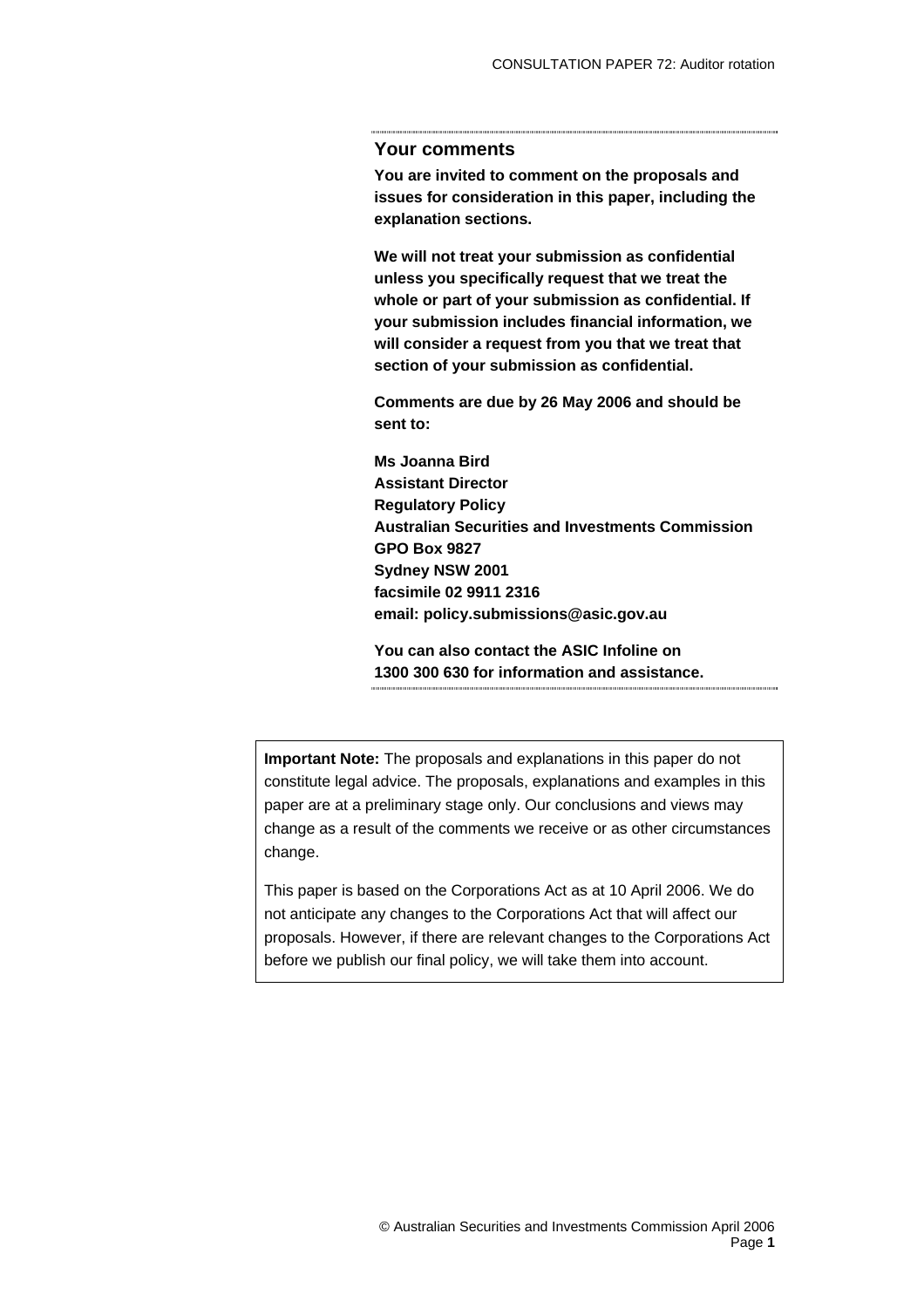# <span id="page-2-0"></span>**What this policy proposal is about**

**1** This policy proposal paper seeks your views on how we should use the relief power in s342A of the *Corporations Act 2001* (Corporations Act) to modify the auditor rotation requirements.

**2** Under s324DA of the Corporations Act, the auditor of a listed company or listed registered managed investment scheme (listed scheme) must stop playing a significant role in the audit of the company or scheme after a certain period of time (rotation requirements). This is referred to as 'auditor rotation'.

> Note: In this paper we refer to a listed company or a listed scheme as the 'audit client'.

**3** This policy proposal paper covers:

- (a) our general approach to relief (**Section A**);
- (b) how we will apply the criteria for relief (**Section B**); and
- (c) what we expect to see in an application for relief (**Section C**).

**4** We have also included a 'Background' section at the beginning of this paper, which gives an overview of the rotation requirements. Schedule 1 provides an overview of the audit market and Schedule 2 gives some examples of how the rotation requirements might apply in practice.

### **Making a submission**

**5** This paper will help us develop our policy on the rotation requirements. The proposals in this paper are only an indication of the approach we may take and are not our final policy. We are seeking:

- (a) your comments in response to the specific questions in this paper; and
- (b) any other comments you have about the rotation requirements.

**6** We are also seeking general information from you about how auditor rotation will affect your practice as an auditor. We are particularly interested in the views of:

- (a) sole practitioners;
- (b) smaller audit firms and authorised audit companies (AACs);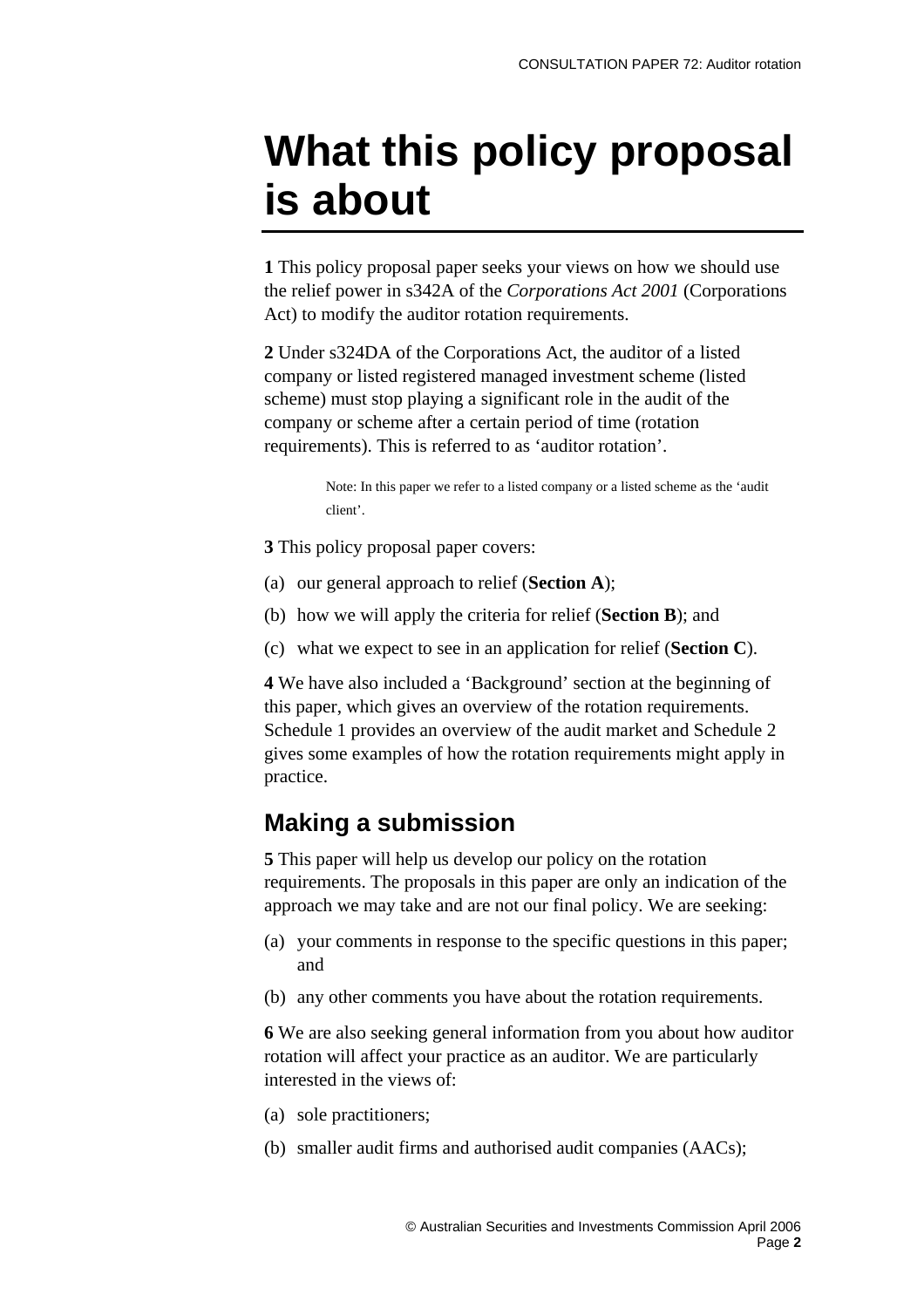- (c) auditors, audit firms and AACs who practise in rural or remote areas; and
- (d) audit clients.

**7** In particular, we would like to understand what financial impact auditor rotation may have on individual auditors and smaller audit firms (e.g. what impact there might be on audit fees) and on audit clients (e.g. whether there might be increased audit fees or costs associated with changing to a new auditor). See the 'Regulatory and financial impact' section of this paper.

#### **Contents**

| Schedule 1 Audit industry overview 31    |  |
|------------------------------------------|--|
| Schedule 2 Auditor rotation examples  33 |  |
|                                          |  |
|                                          |  |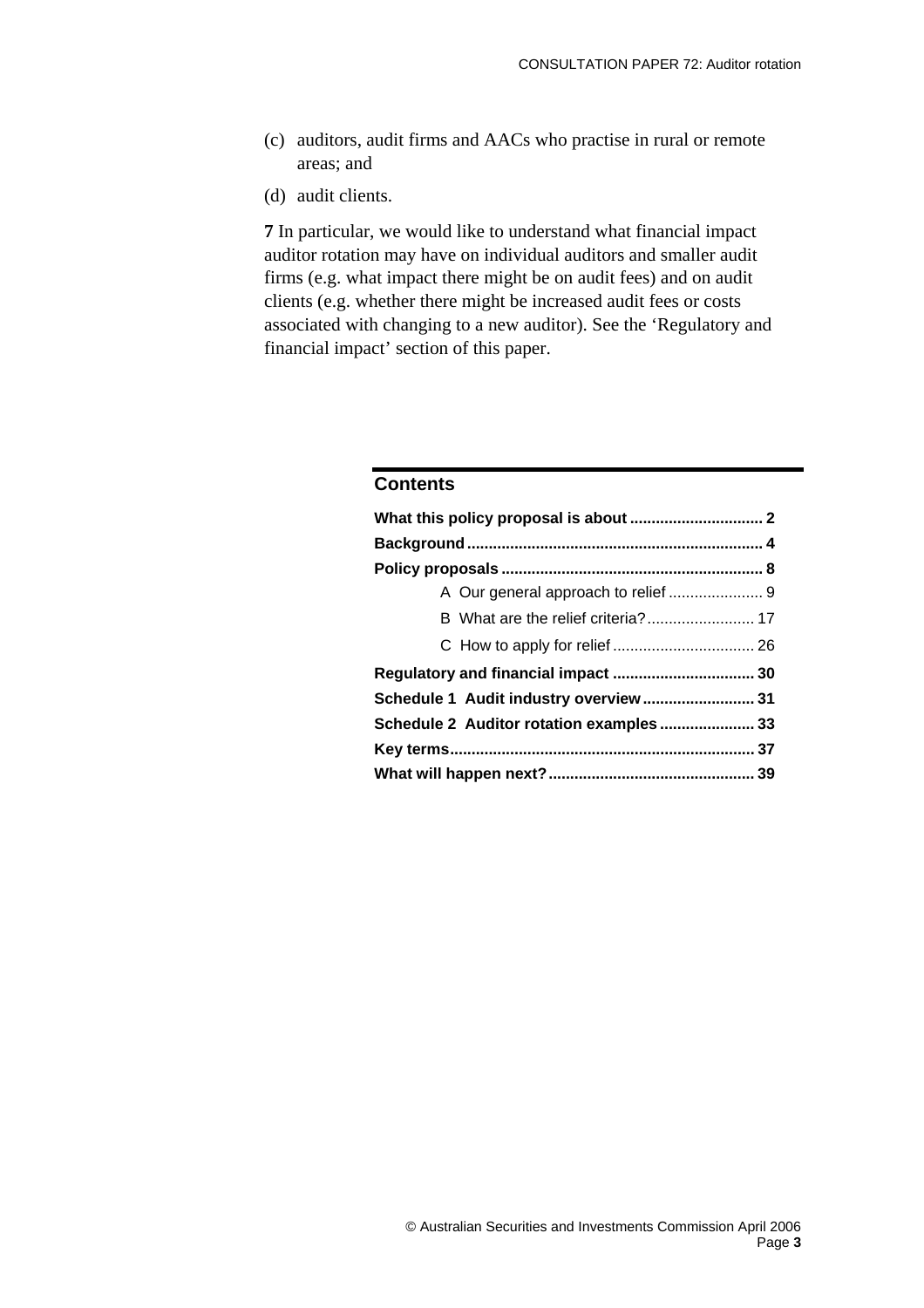# <span id="page-4-0"></span>**Background**

#### **What are the rotation requirements?**

**1** Auditor rotation is part of the auditor independence requirements introduced into Part 2M.4 of the Corporations Act by the *Corporate Law Economic Reform Program (Audit Reform and Corporate Disclosure) Act 2004* (CLERP 9 Act).

**2** There are two auditor rotation obligations:

- (a) the 'time-out rule' in s324DA(1): and
- (b) the '5/7 rule' in s324DA(2).

Note: In this paper, we refer to these obligations as the 'rotation requirements'.

**3** The time-out rule provides that an individual who has played a significant role in the audit of a particular audit client for 5 successive financial years is not eligible to continue to play a significant role unless the individual has not played such a role for at least 2 successive financial years. The 5/7 rule provides that an individual may not play a significant role in the audit of a particular audit client for more than 5 out of 7 successive financial years.

### **Who must rotate?**

**4** The rotation requirements only apply to:

- (a) audits of listed companies and listed schemes; and
- (b) individuals who play a significant role in the audit of a listed company or listed scheme.

Note: See Section A (Explanation paragraph 12) for the definition of 'plays a significant role'.

**5** If an individual auditor has been appointed as the auditor of the listed company or listed scheme, that individual and the review auditor (if any) must rotate. If an audit firm or authorised audit company (AAC) has been appointed as the auditor of the company or scheme, only the lead auditor and the review auditor (if any) must rotate. The rotation requirements do not require that the audit firm or AAC rotate.

Note 1: See the 'Key terms' for definitions of 'lead auditor' and 'review auditor'.

Note 2: It is not mandatory to appoint a review auditor.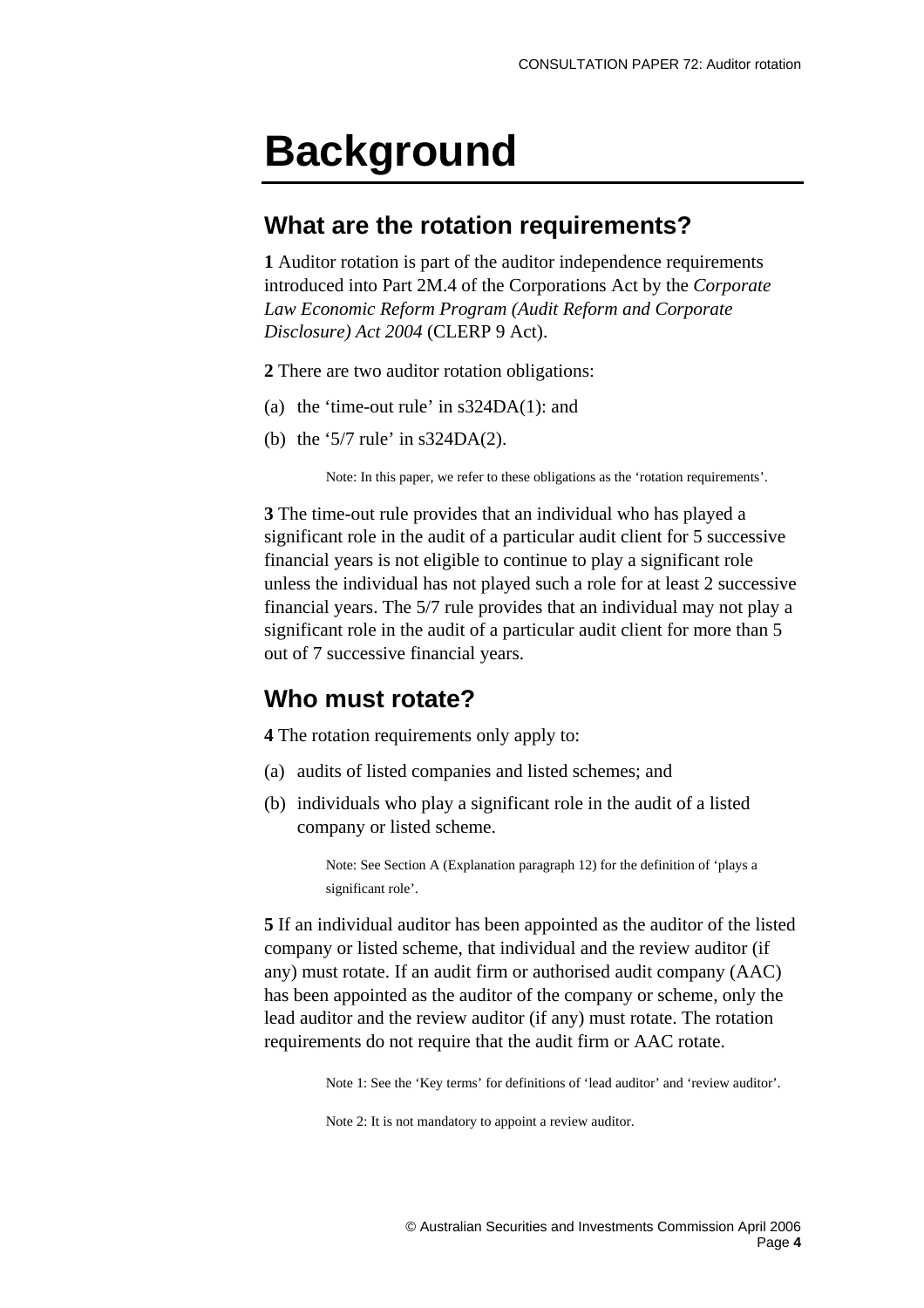#### **What is the effect of rotation?**

**6** An auditor of a listed company or listed scheme must be eligible to play a significant role in the audit of that particular audit client for the relevant financial year. The effect of the rotation requirements is to define who is, and who is not, eligible to play a significant role in the audit of a listed company or listed scheme.

**7** It is clear that auditors who operate as sole practitioners will be directly affected by the rotation requirements (i.e. they will not be able to continue as the auditor of a listed audit client after the period specified in s324DA).

**8** Smaller audit firms and AACs are also likely to be significantly affected, as they may not have enough auditors who are eligible to undertake the audit of a listed audit client to comply with the rotation requirements. Therefore, smaller audit firms and AACs might lose listed audit clients, at least temporarily, because of the rotation requirements.

**9** Larger firms and AACs are unlikely to be significantly affected, as they will have enough eligible auditors to comply with the rotation requirements.

**10** Some examples of how the rotation requirements will apply in particular situations are in **Schedule 2**.

### **What happens if an auditor fails to rotate?**

**11** Unlike the other auditor independence obligations in Part 2M.4, contravention of the rotation requirements does not lead to the automatic termination of the auditor's appointment.

**12** If an auditor (including an auditor acting on behalf of an audit firm or AAC) plays a significant role in the audit of a listed company or listed scheme when that auditor is not eligible to do so, that auditor has contravened s324DB. If the auditor is acting on behalf of an audit firm or AAC then in some circumstances, members of the auditor's firm (under s324DC), or the auditor's AAC and its directors (under s324DD), will be liable also for a criminal offence.

> Note 1: The members of the firm or directors of the AAC may be able to rely on a quality control system defence: see s324DC(4) and 324DD(5).

> Note 2: Throughout this paper the term 'member' has been used. A member might more commonly be known as a *partner* of an audit firm.

**13** The validity of an audit will not be affected if an ineligible auditor plays a significant role in the audit because, as stated in paragraph 11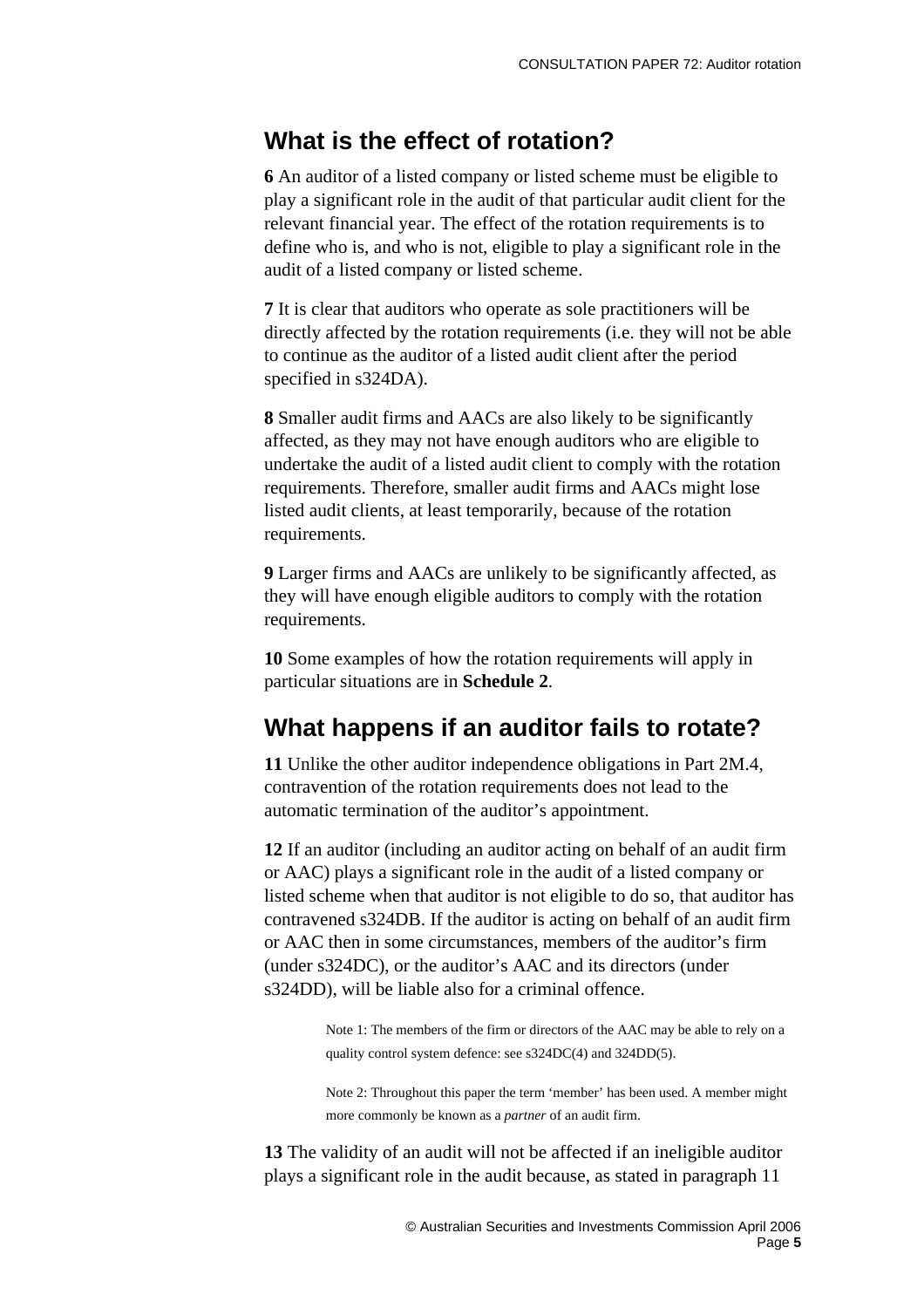above, contravention of the rotation requirements does not lead to the automatic termination of that auditor's appointment.

> Note: The other auditor independence requirements (see Div 3 of Pt 2M.4) provide that an auditor ceases to be the auditor of a company where a conflict of interest situation arises, or one of the specific independence requirements has been breached, and the conflict or breach has not been remedied within the period provided in s327B (i.e. 21 days). Similar provisions apply to the auditor of a listed scheme: see s331AAA.

#### **How are we notified of contraventions?**

**14** An auditor who has conducted an audit of the financial report or an audit or review of any half-year financial report must make a written declaration to the directors of the audit client that includes whether, to the best of the individual auditor's knowledge and belief, there have been any contraventions of the auditor independence requirements. The definition of 'auditor independence requirements' in s9 expressly includes Div 5 of Pt 2M.4 (i.e. the rotation requirements).

**15** In addition, we think that contraventions of the rotation requirements are significant contraventions that must be reported to us under s311.

> Note 1: For more information about s311, see Section A (policy proposal A9 and Explanation paragraphs 17-18).

Note 2: See also Practice Note 34 *Auditors' obligations: reporting to ASIC* [PN 34].

#### **What is ASIC's relief power?**

**16** We have limited power under s342A to modify the rotation requirements. We call this our 'specific relief power'. It allows us to:

- (a) declare that the time-out rule applies to the auditor as if the references in s324DA(1) to 5 successive financial years were references to 6 or 7 successive financial years (s342A(1)); or
- (b) declare that the 5/7 rule applies to the auditor as if the references in s324DA(2) to 5 out of 7 successive financial years were references to 6 out of 7 successive financial years.

**17** Our specific relief power does not give us power to exempt a person from the rotation requirements: see **Section A**.

> Note: The situation is different in the US, where the Securities and Exchange Commission (SEC) has power to exempt accounting firms from the audit partner rotation requirements in the Sarbanes-Oxley Act of 2002. The SEC has exempted accounting firms with fewer than 5 audit clients and fewer than 10 partners from the requirement that the lead auditor rotate after 5 years (see Section 210.2-01(c)(6) of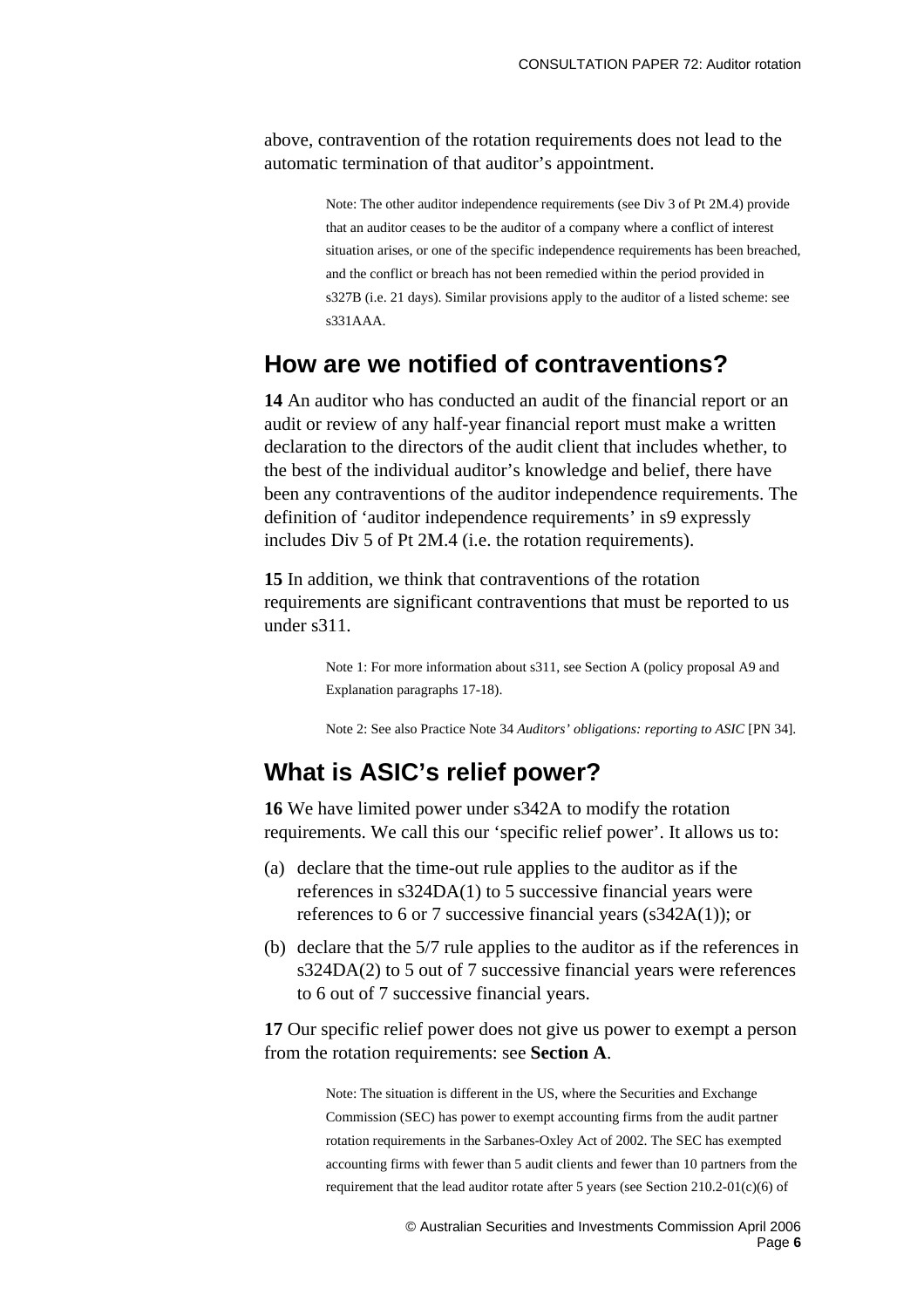Regulation S-X). The 'time-out' period in the US is 5 years compared with 2 years in Australia.

**18** Under s342A(6), we may only use our specific relief power if we are satisfied that, without modification, the rotation requirements would impose an unreasonable burden on:

- (a) the auditor;
- (b) the audit firm or AAC on whose behalf the auditor acts in relation to the audit; or
- (c) the audit client.

#### See **Section B**.

**19** We may only use our specific relief power in response to an application for relief made by the auditor or the audit firm or AAC on whose behalf the auditor acts: see **Section C**.

**20** In addition to our specific relief power, we might consider exercising our general powers under s340 to make a specific exemption order or under s341 to make a class order: see **Section A.**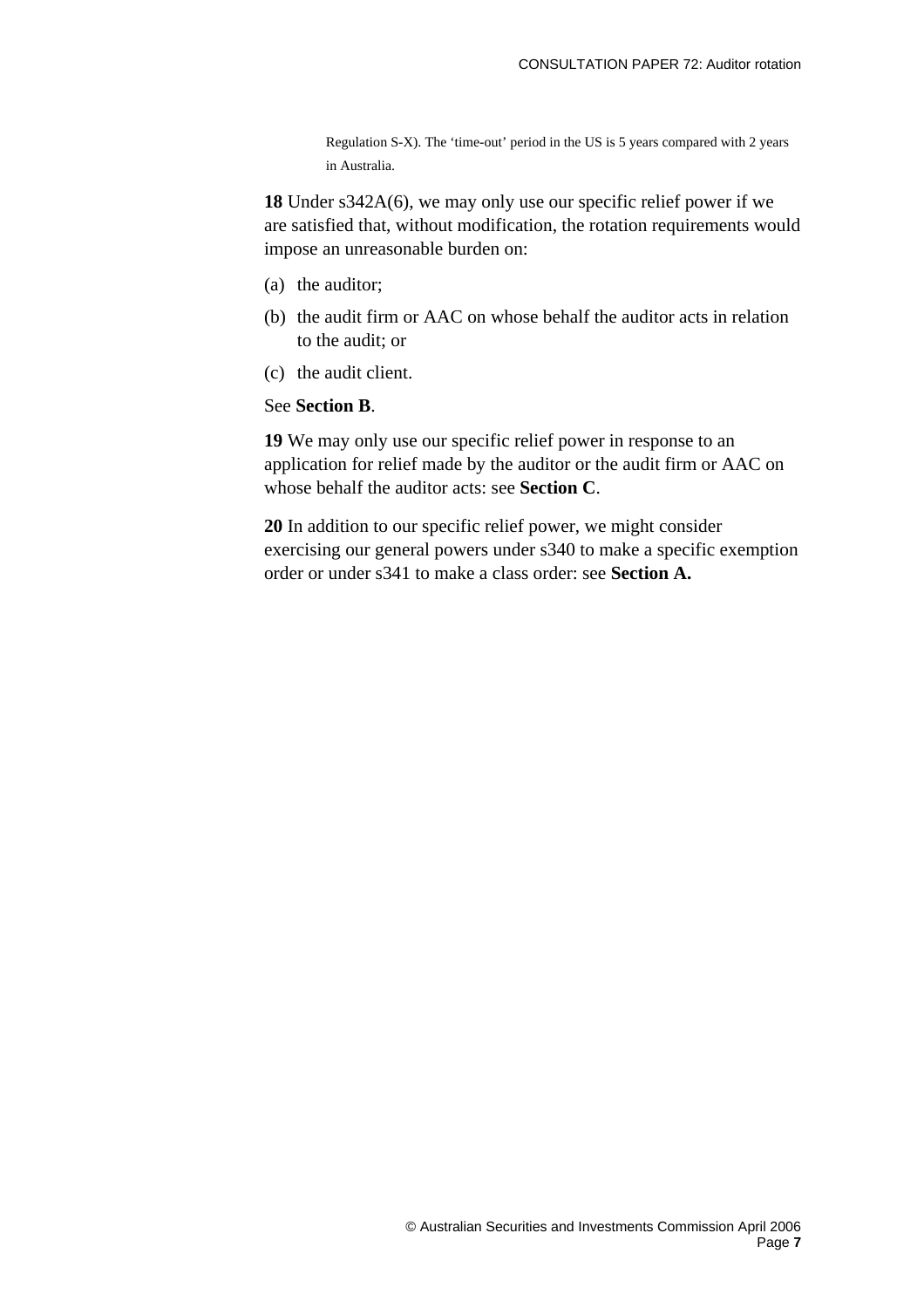# <span id="page-8-0"></span>**Policy proposals**

In this paper, we have three groups of policy proposals. For each group, we have set out our proposals and identified issues we would like you to comment on. When necessary, we have also included some explanations of our proposals.

**Special note**: There may be other issues that you consider important. We are keen to hear from you on our general approach and any other issues you consider important, as well as your answers to our specific questions.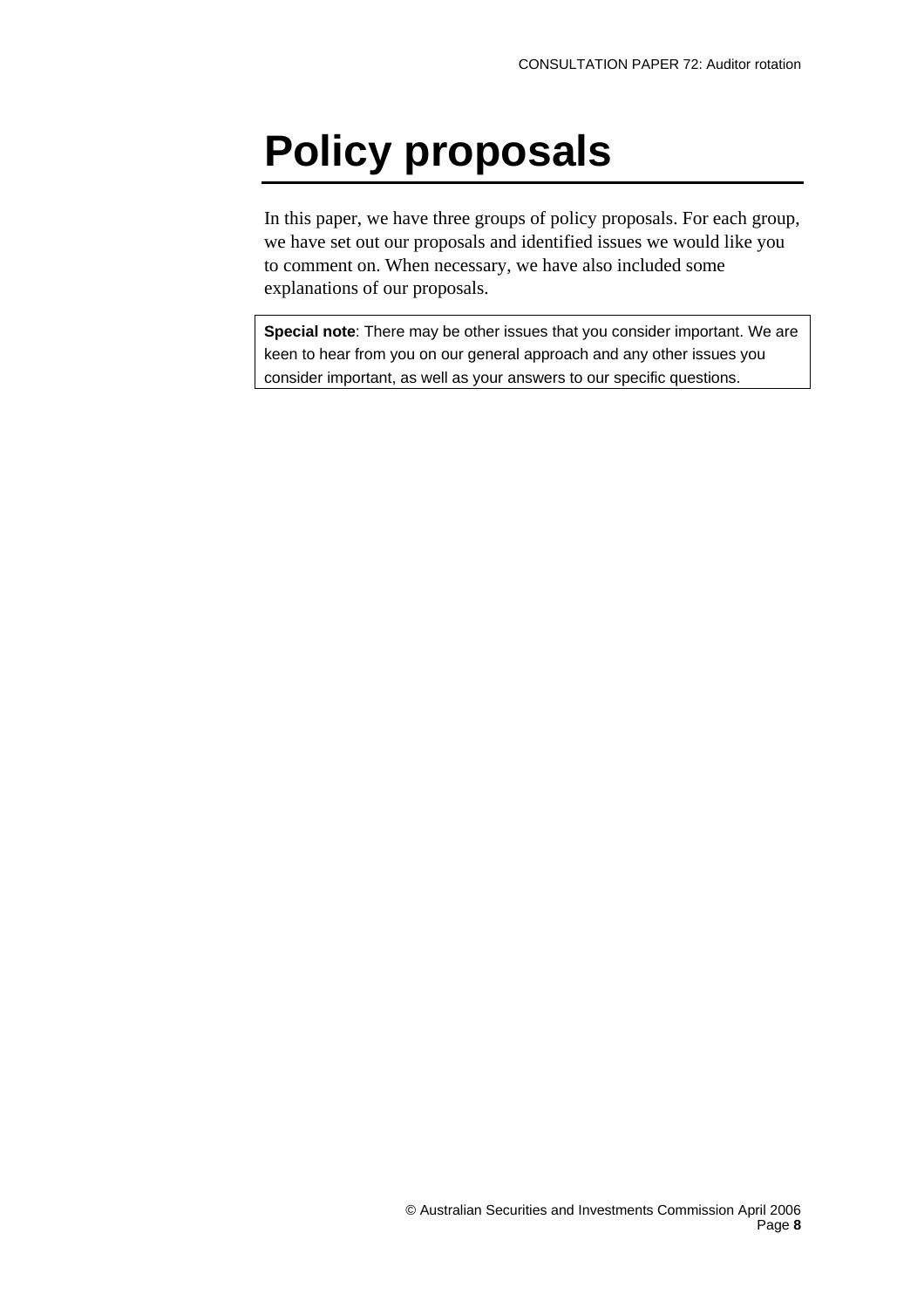# <span id="page-9-0"></span>**A Our general approach to relief**

### **Policy proposal Your feedback**

### **What are the underlying principles?**

**A1** When considering an application for relief from the rotation requirements, we will seek to balance:

- **(a)** the interests of investors in being able to make an informed choice about how to invest their money by reference to financial reports that are reliable and credible;
- **(b)** the need for financial reports to be, and to be seen to be, independently scrutinized in order to promote the integrity of the market as a whole;
- **(c)** the desire to maintain and improve audit quality by ensuring that appropriately skilled and experienced auditors are available to conduct the audit of a listed entity; and
- **(d)** the desire to minimise the commercial impact of the auditor rotation requirements on auditors and audit clients.

### **What power do we have to give relief?**

**A2** We propose to use our specific relief power under s342A in preference to making an exemption order under s340 or a class order under s341. We will generally only give relief from the rotation requirements under s340 or 341:

- **(a)** in exceptional or special circumstances; or
- **(b)** in the case of s340, where for technical reasons we cannot use s342A;

Note: We cannot impose conditions under s342A.

**(c)** in the case of s341, where we are satisfied

**A1Q1** Do you agree with this approach? If not, why not?

**A1Q2** What other general factors (if any) do you think we should take into account?

**A2Q1** Do you agree with this approach? If not, why not?

**A2Q2** In what circumstances (if any) do you think it would be appropriate to impose conditions on relief? For example, in what circumstances (if any) would it be appropriate to impose a condition requiring the appointment of a review auditor?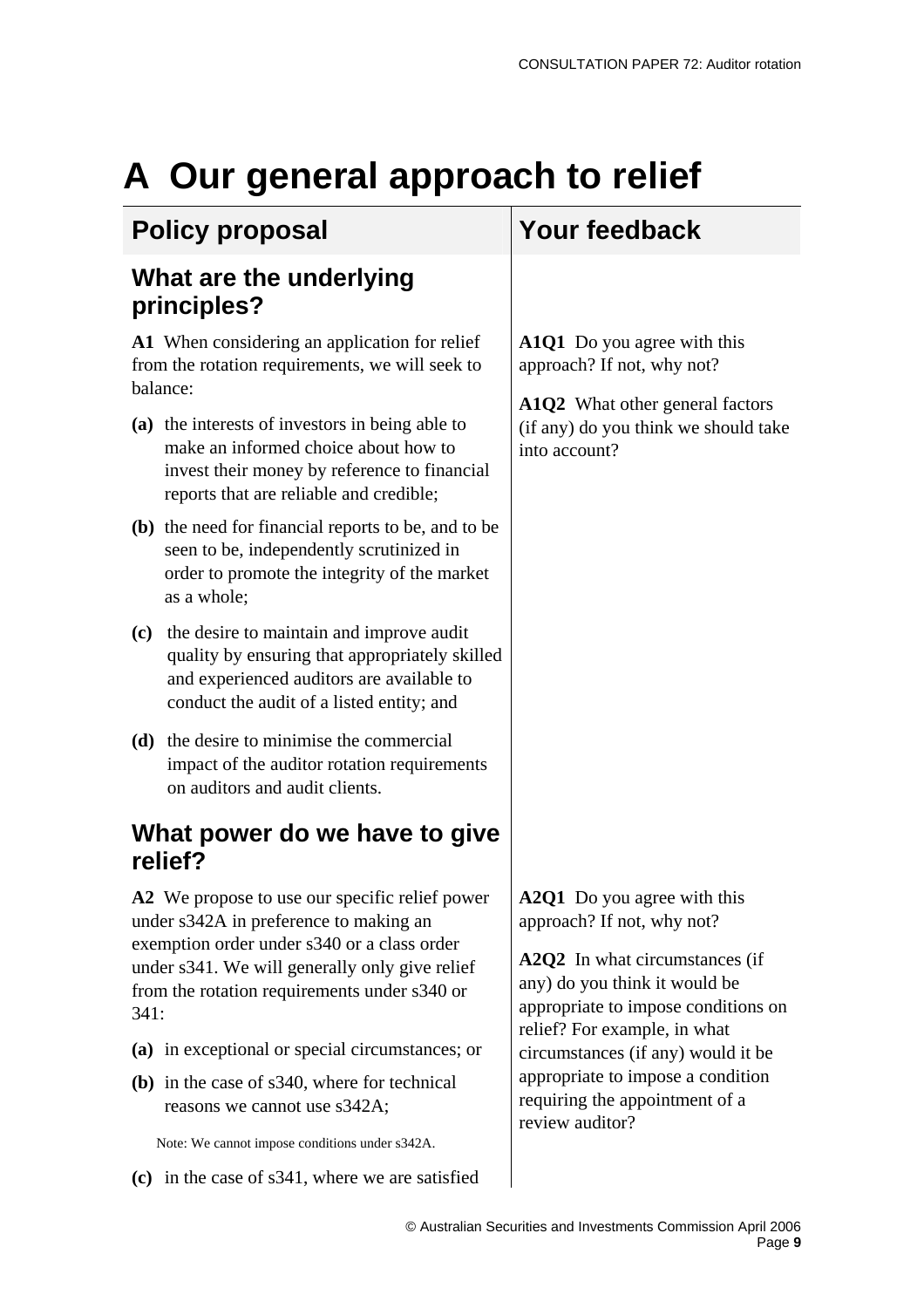that there is a clear case for class order relief.

Note: We cannot make a class order under s342A.

**A3** We will apply Policy Statement 43 *Accounts and audit relief* [PS 43] to applications for relief under s340 or 341.

#### **Who must rotate?**

**A4** The rotation requirements apply to individual auditors, including the lead auditor or review auditor (if any).

Note: See Explanation paragraphs 11–12.

**A5** When an audit firm or AAC has been appointed as auditor, the lead auditor does not have to be a member of the audit firm or a director of the AAC. We consider that any employee of the audit firm or AAC who is a registered company auditor (RCA) may act as the lead auditor.

**A6** The review auditor does not have to be a member of the audit firm or a director of the AAC. We consider that:

- **(a)** any employee of the individual auditor, audit firm or AAC who is an RCA; or
- **(b)** any person who is an RCA and who has been specially engaged by the individual auditor, audit firm or AAC to review the conduct of an audit,

may act as the review auditor.

Note 1: It is not mandatory to appoint a review auditor.

Note 2: A review auditor may be appointed by an individual auditor, an audit firm or AAC.

**A5Q1** Do you agree with this approach? If not, why not?

**A5Q2** How many RCAs does your audit firm or AAC have in total (ie. members of your firm or directors of your AAC, and employees)?

**A5Q3** Do you ever use an employee, rather than a member or director, as the lead auditor on the audit of a listed client? If so, please give details.

**A6Q1** Do you generally appoint someone to review the conduct of the audit of a listed audit client? If so, please give details (e.g. In what circumstances? How often? How formal is the appointment?).

**A6Q2** In particular, if you are a sole practitioner, have you ever appointed an auditor to review the conduct by you of the audit of a listed audit client?

**A6Q3** If you answered yes to A6Q1 or A6Q2, does the definition of 'review auditor' accurately describe what the person conducting the review does?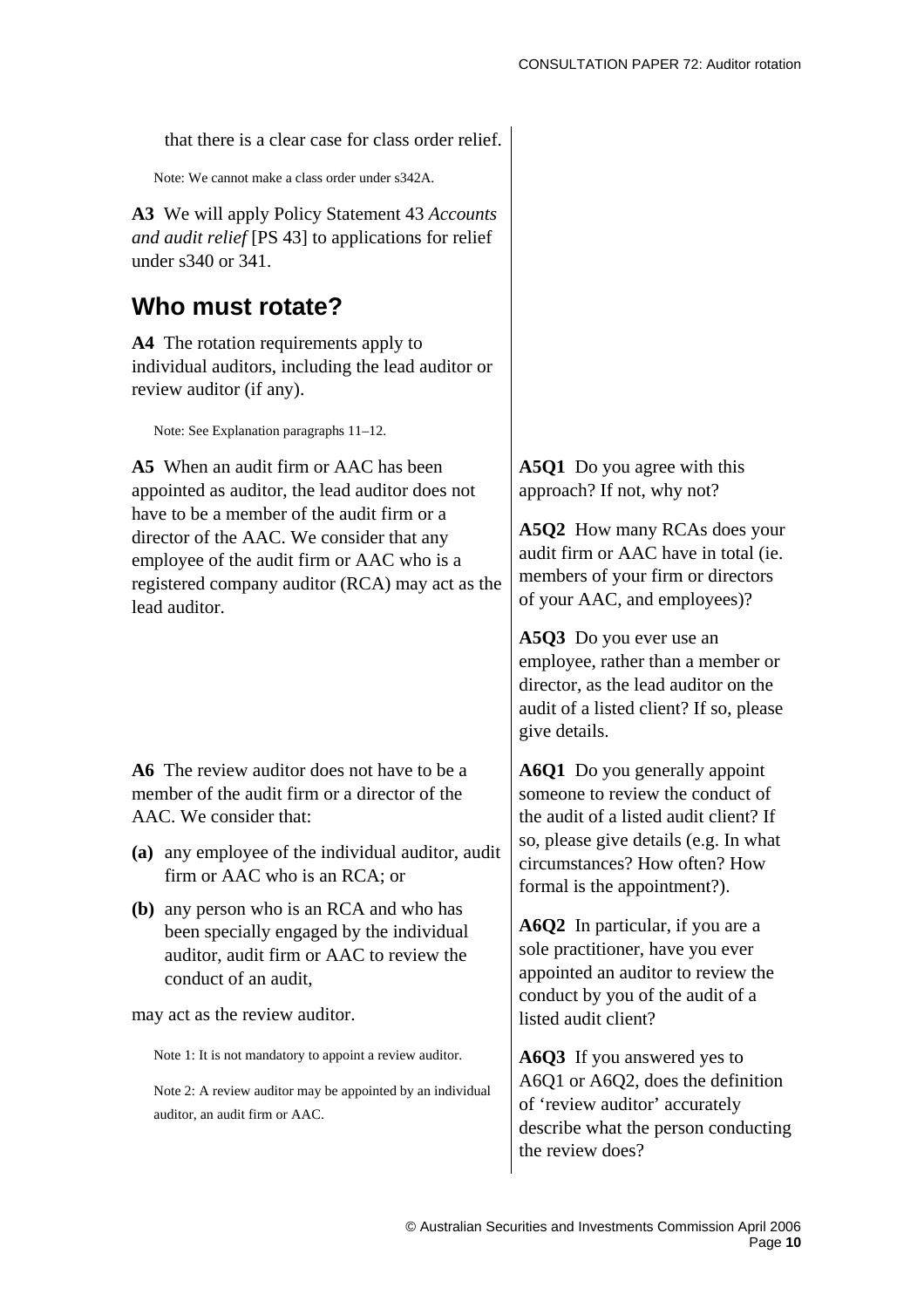**A6Q4** In what circumstances (if any) would you appoint an external RCA (i.e. someone other than a member, director or employee) as the review auditor? What practical problems might arise if your review auditor was external?

**A6Q5** In what circumstances (if any) would you appoint someone as an 'engagement quality control reviewer' under Auditing and Assurance Standard AUS 206 *Quality Control for Audits of a Historical Financial Information* (AUS 206) instead of, or in addition to, appointing a review auditor? Would you ever appoint someone who is not an RCA to this role?

### **When must an auditor rotate?**

**A7** You should not accept appointment as the auditor of a listed company or listed scheme or act in the role of lead auditor or review auditor if you are not eligible to play a significant role in the audit of that audit client. It is your responsibility to monitor your own eligibility.

**A8** However, if you have consented to being appointed as the auditor of a listed audit client for a financial year and have subsequently become aware that you are not eligible to play a significant role in the audit during that financial year, you must resign under s329(5) or 331AC(2). The subsequent vacancy may be filled as if it were a 'casual vacancy' under s327D or 331AAB.

Note 1: See Policy Statement 26 *Resignation of auditors*  [PS 26].

Note 2: Resignation of the audit firm or AAC as the auditor of the listed company or listed scheme will only be necessary if no RCA at the firm or AAC is eligible to act as the lead auditor or review auditor.

**A8Q1** Do you agree with this approach? If not, why not?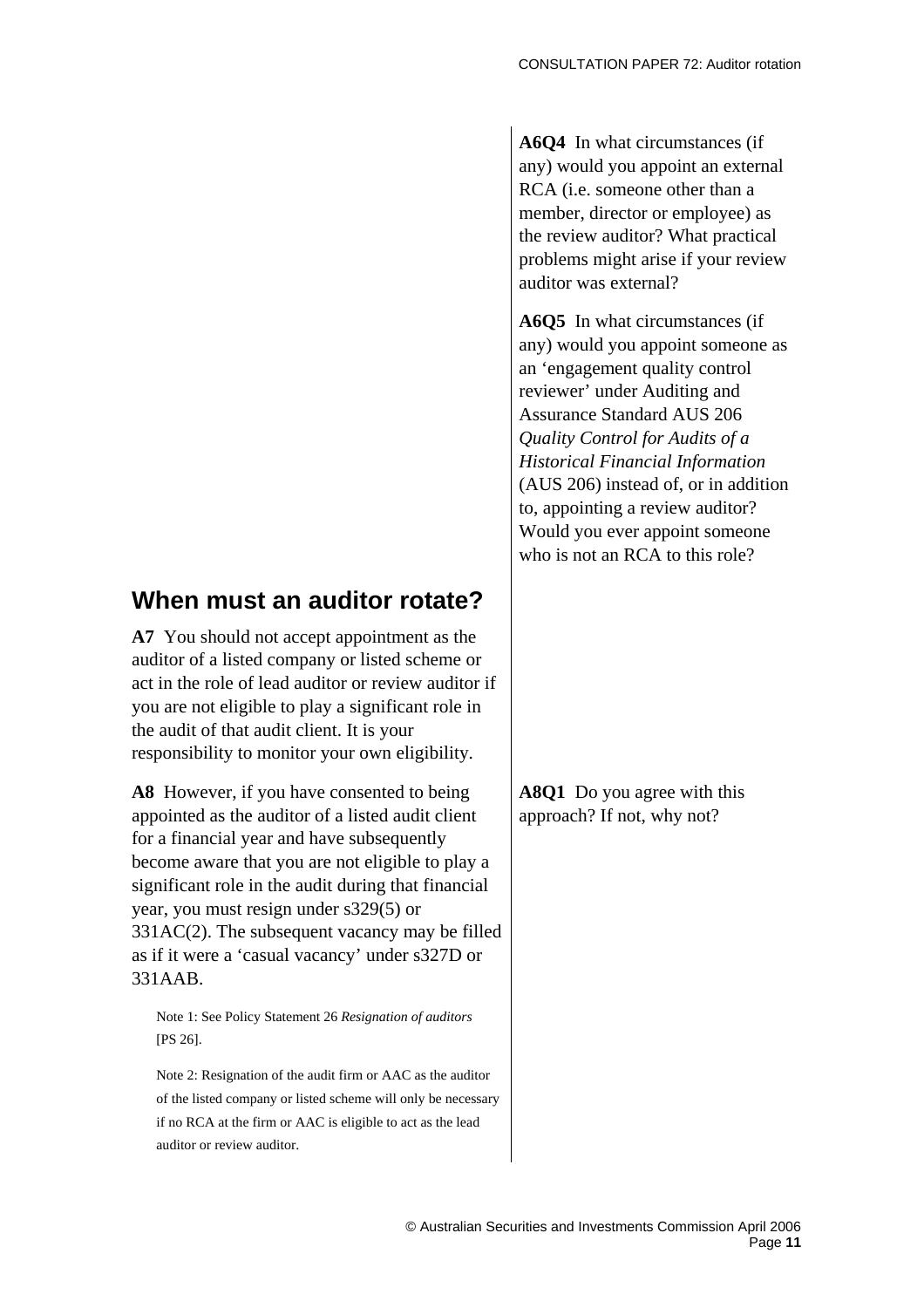### **Notifying us of contraventions**

**A9** We consider that a contravention of the rotation requirements is a significant contravention of the Corporations Act that must be reported to us under s311.

Note: See Practice Note 34 *Auditors' obligations: reporting to ASIC* [PN 34].

**A9Q1** Do you agree with this approach? If not, why not?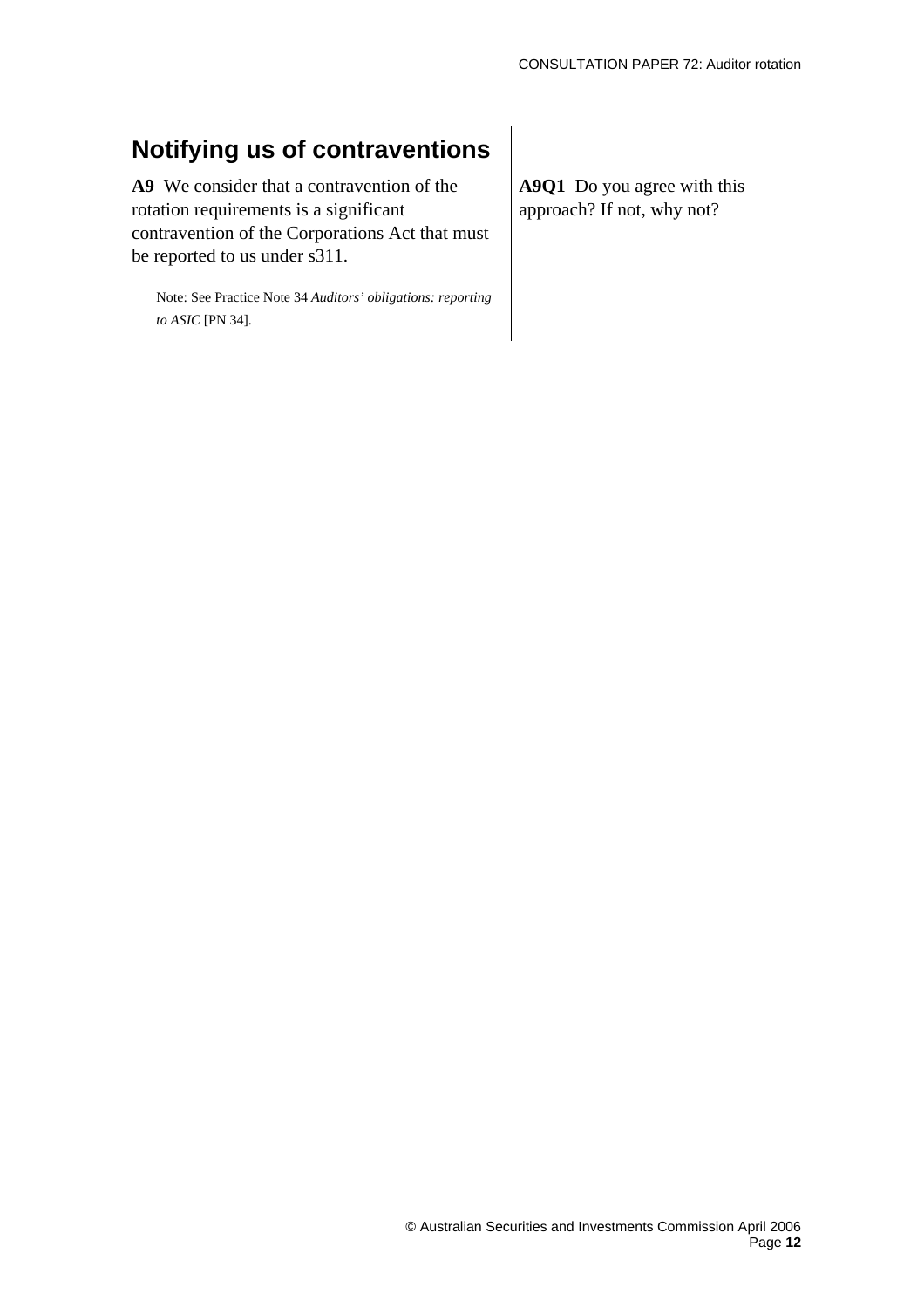# **Explanation**

**1** The stated purpose of the rotation requirements is to promote independence. They ensure that auditors do not remain with audit clients for significant periods that may result in inappropriate relationships developing between the auditor and audit client, compromising the independence of the audit function.

**2** The purpose of auditor independence is to enhance the reliability and credibility of financial reports. However, in some situations there may be tension between the rotation requirements and the desire to maintain audit quality. In some cases, auditor rotation may adversely impact on audit quality if future audits are conducted by an auditor with less experience relevant to the audit of a particular audit client.

**3** In addition, we recognise that, in some circumstances, auditor rotation will have a commercial impact on auditors, audit firms, AACs and their audit clients.

**4** In light of this, when considering an application for relief from the rotation requirements we will seek to balance the policy objectives set out in policy proposal A1.

#### **What power do we have to give relief?**

**5** It is clear from the background material for the auditor independence requirements that Parliament intended us to consider using our specific relief power under s342A to grant relief for smaller audit firms and those operating in rural and remote areas where compliance with the law (i.e. the obligation for the auditor to rotate) may impose an unreasonable burden. In some circumstances, the auditor rotation requirements may also impose an unreasonable burden on an audit client.

**6** Our specific relief power is limited. We may only modify s324DA in one of two ways:

- (a) by extending the period before the time-out rule will apply (by not more than 2 successive financial years); or vvv
- (b) extending the period before the 5/7 rule applies (by allowing an auditor to play a significant role in the audit for not more than 1 additional financial year).

**7** Under s342A, we do not have the power to provide an exemption from the rotation requirements. We also do not have power under s342A to impose conditions on any relief that we might give. Despite these limitations, we will generally not consider granting relief from the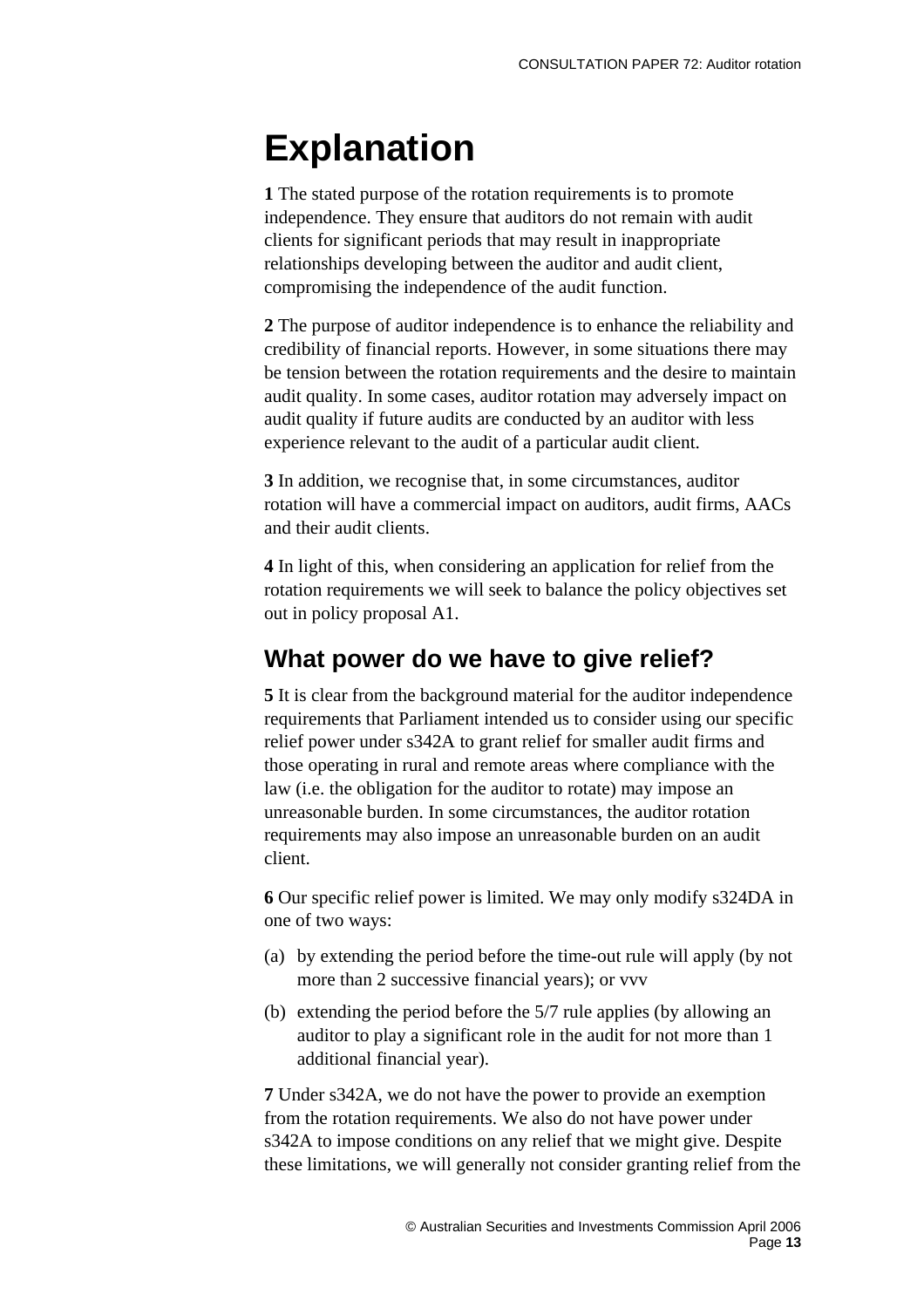rotation requirements using our general relief powers in either s340 or 341. We think this is consistent with Parliament's intention.

**8** However, we might give relief under s340 if we consider that the technical limitations in s342A unduly restrict our ability to customise the form of relief (e.g. we cannot impose conditions on relief given under s342A; we may do so under s340). For example, we may consider that relief is appropriate only on condition that a review auditor is appointed. The rotation requirements aim to ensure auditor independence. Appointment of a review auditor as a condition of relief might be an option to promote auditor independence.

**9** We might consider granting relief under s341 if we are convinced that a class order, rather than an individual instrument of relief, is more appropriate in the circumstances (e.g. if the relief sought would provide a solution to an industry-wide problem).

**10** In either case, we will only grant relief that is consistent with the policy objectives of auditor independence and where the applicant has satisfied us that, without relief, the rotation requirements will impose an unreasonable burden on the auditor or its audit client.

#### **Who must rotate?**

**11** If an individual auditor has been appointed as the auditor of a listed company or listed scheme, that person and the review auditor (if any) must comply with s324DA. If an audit firm or AAC has been appointed as the auditor of a listed company or listed scheme, then the lead auditor and review auditor (if any) must comply with s324DA. Both the lead auditor and review auditor must be RCAs.

**12** The rotation requirements apply only to an auditor who 'plays a significant role' in the audit of a listed client. Your eligibility will depend on whether you have played a significant role in the audit of a particular listed audit client in previous financial years. Playing a significant role in an audit is defined in s9 of the Corporations Act as follows:

'a person *plays a significant role* in the audit of a company or a registered scheme for a financial year if:

- (a) the person is appointed as an individual auditor of the company or scheme for that financial year and:
	- (i) acts as an auditor for the company or scheme for that financial year; or
	- (ii) prepares an audit report for the company or the scheme in relation to a financial report of the company or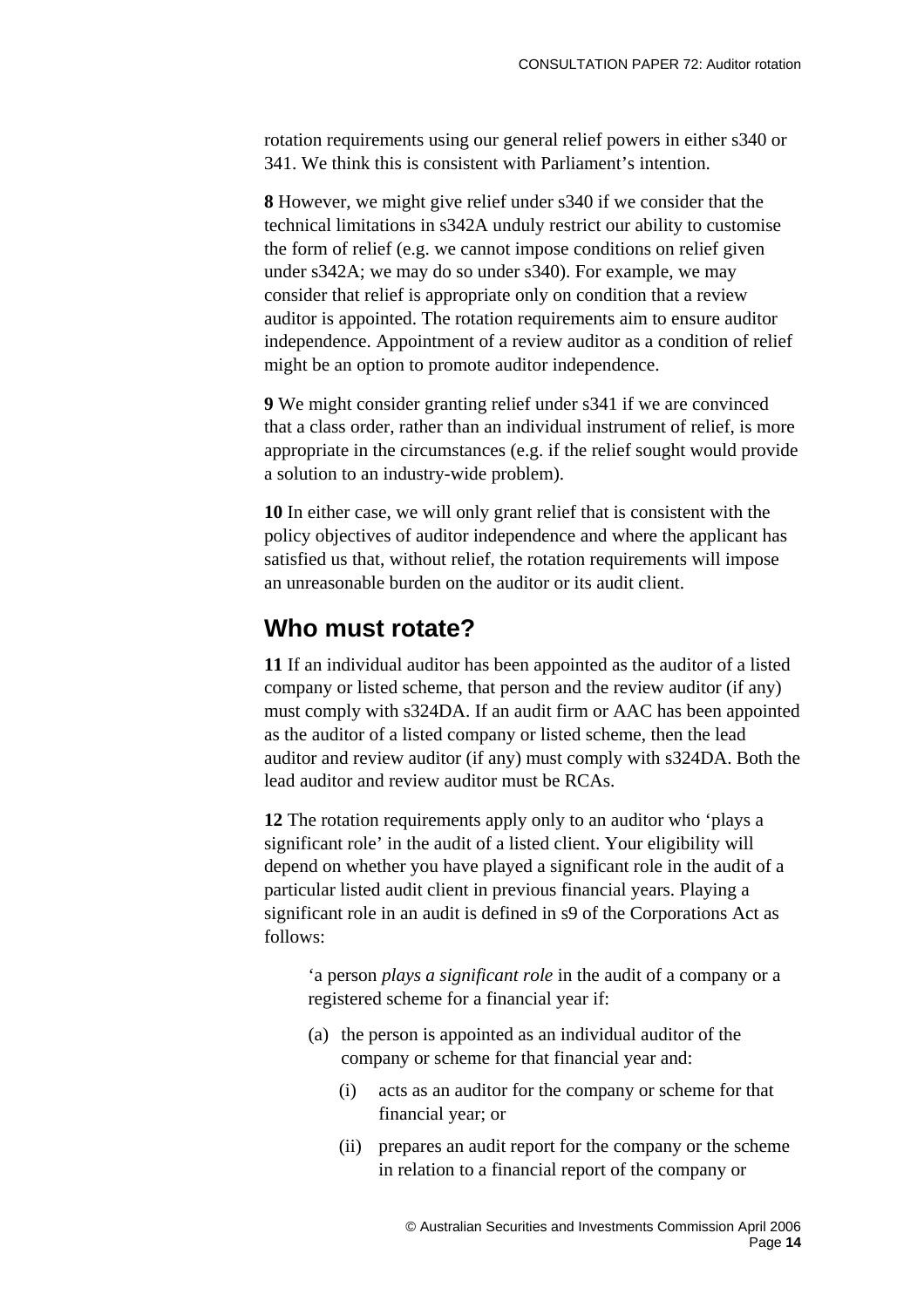scheme for that financial year or for a half-year falling within that financial year; or

- (b) a firm or company is appointed as an auditor of the company or scheme for that financial year and the person:
	- (i) is a registered company auditor; and
	- (ii) acts, on behalf of the firm or company, as a lead auditor, or review auditor, in relation to an audit of the company or scheme for that financial year or for a half-year falling within that financial year.'

Note 1: If you are ineligible to act as the lead auditor you cannot simply swap roles with the review auditor (or the other way around).

Note 2: See Schedule 2 for examples of how the rotation requirements will apply

**13** We consider that a person acts as an auditor in relation to an audit of a listed company or listed scheme from the time that person 'engages in audit activity' in relation to the audit client.

Note: 'Engage in audit activity' is defined in s9 of the Corporations Act.

**14** The Corporations Act does not require you to appoint a review auditor. However, Auditing and Assurance Standard AUS 206 *Quality Control for Audits of Historical Financial Information* (June 2004) provides that an 'engagement quality control reviewer' should be appointed to review the audit of a financial report of a listed entity. 'Engagement quality control reviewer' is defined in AUS 206.05 as:

'[A] partner, other person in the firm, suitably qualified external person, or a team made up of such individuals, with sufficient and appropriate experience and authority to objectively evaluate, before the auditor's report is issued, the significant judgements the engagement team made and the conclusions they reached in formulating the auditor's report.'

**15** While the definition of 'engagement quality control reviewer' in AUS 206 is more comprehensive than the definition of 'review auditor' in s9 of the Corporations Act, it is clear that, to some extent at least, the activity undertaken by the 'engagement quality control reviewer' will overlap with that of a 'review auditor'. However, the 'engagement quality control reviewer' appointed under AUS 206 does not have to be an RCA. If the person appointed under AUS 206 is not an RCA, they cannot be the 'review auditor' under the Corporations Act and, therefore, do not have to rotate.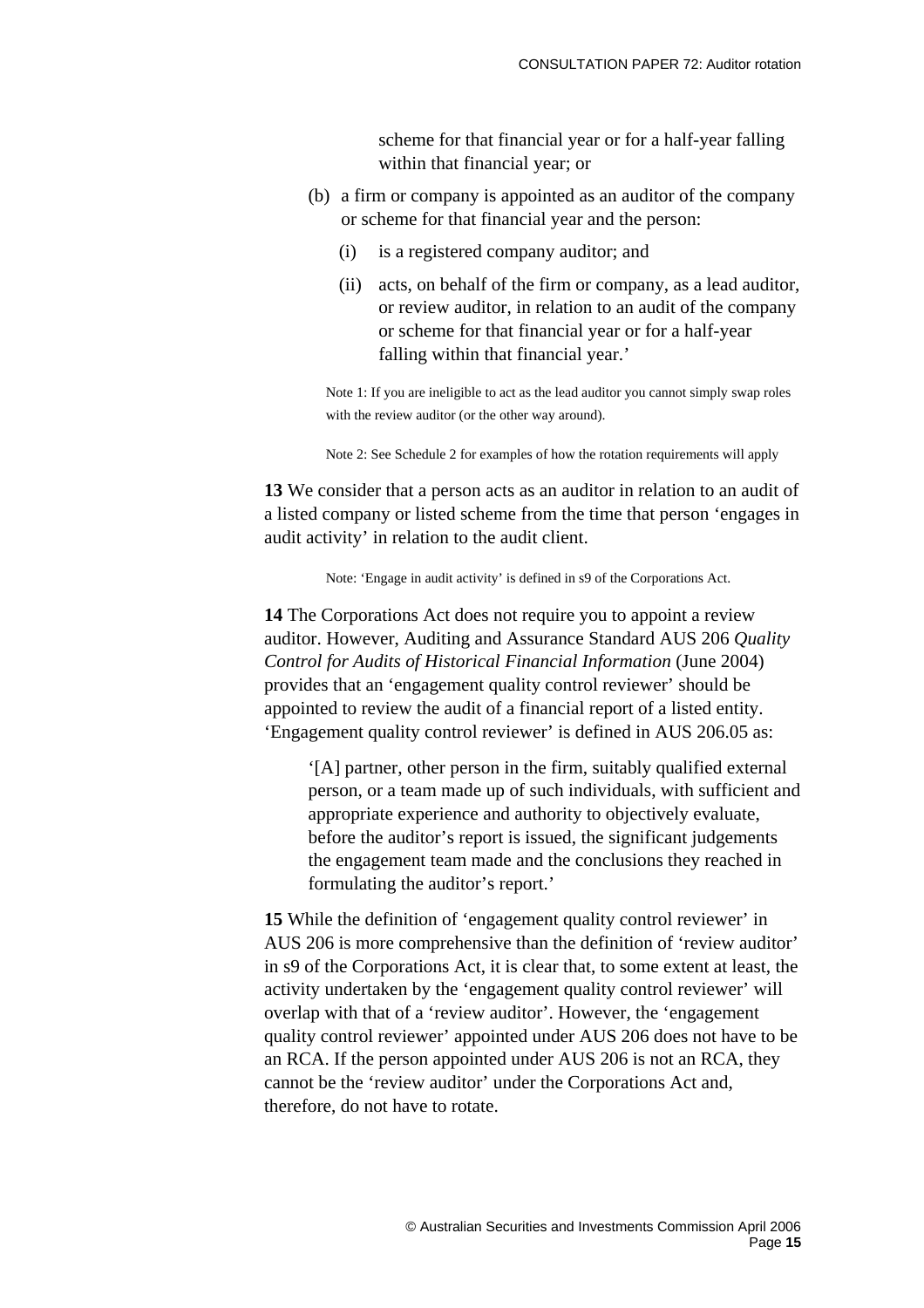#### **When must an auditor rotate?**

**16** An auditor who is not eligible to play a significant role in an audit for a particular financial year should not consent to act as the auditor of a listed company or listed scheme for that financial year. It is the auditor's responsibility to monitor their own eligibility and ensure they are eligible before consenting to their appointment or engaging in audit activity. It is also the auditor's responsibility to advise their audit client if they are ineligible to be reappointed as the auditor.

> Note: The contravention provisions in s324DC and 324DD expressly refer to consenting to act as the auditor as an element of the offence.

#### **Notifying us of contraventions**

**17** Section 311 of the Corporations Act requires an auditor conducting an audit to report to us if the auditor is aware of circumstances that the auditor has reasonable grounds to suspect amount to a significant contravention of the Corporations Act. There is nothing in s311 that limits the reporting obligation to contraventions of the Corporations Act by the audit client. We consider that an auditor must notify us of the auditor's own contraventions of the Corporations Act, including any contraventions of the time-out rule or the 5/7 rule.

**18** We consider that a contravention of the rotation requirements of the Corporations Act is significant. The definition of 'significant' in s311(4) expressly directs the auditor to consider:

- '… the effect that the contravention has, or may have, on:
- (i) the overall financial position of the company, registered scheme or disclosing entity; or
- (ii) the adequacy of the information available about the overall financial position of the company, registered scheme or disclosing entity …'.

Note: See Practice Note 34 *Auditors' obligations: reporting to ASIC* [PN 34].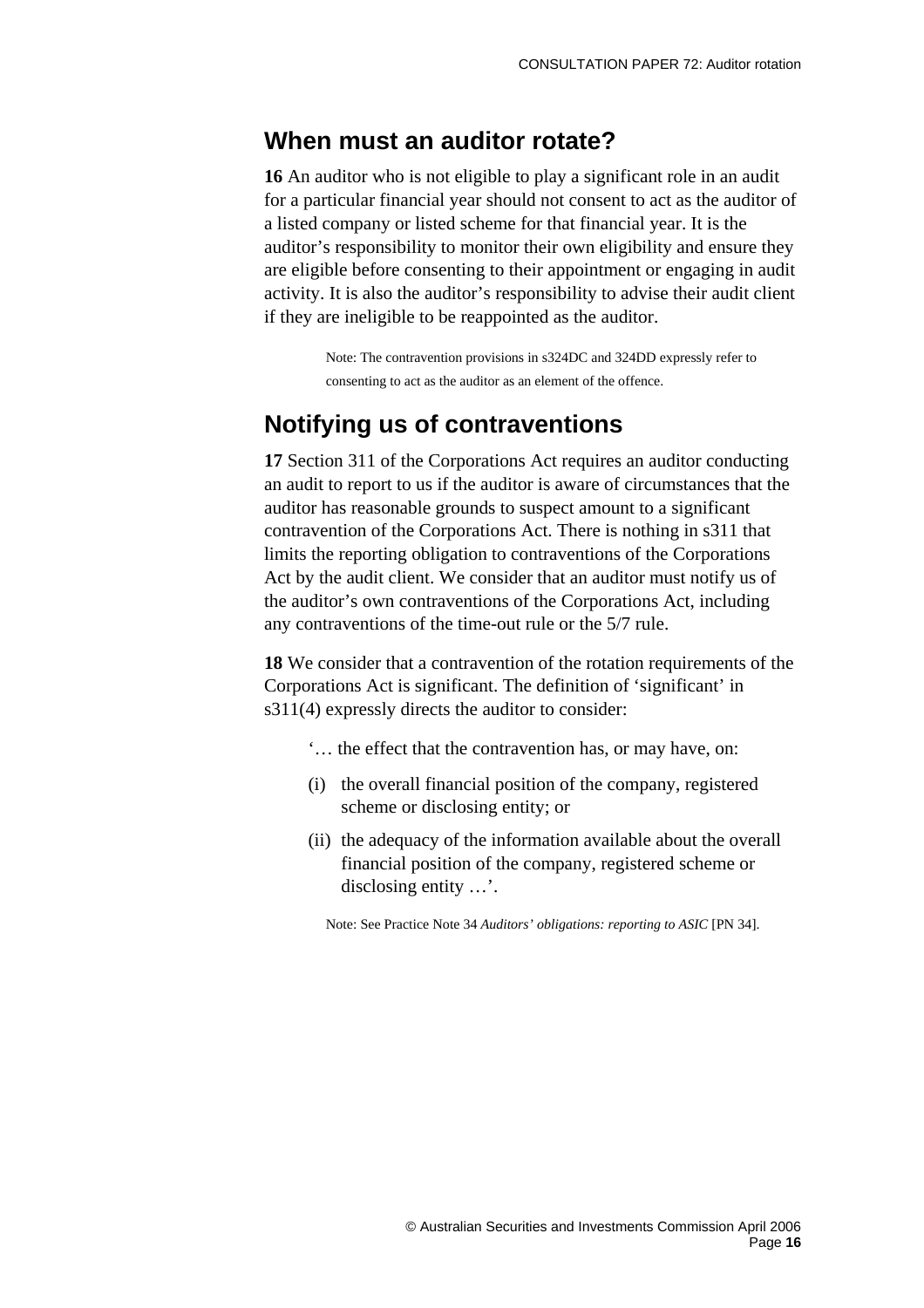# <span id="page-17-0"></span>**B What are the relief criteria?**

### **Policy proposal Your feedback**

**B1** We can only grant relief if we are satisfied that compliance with the rotation requirements will impose an unreasonable burden on either:

- **(a)** the audit client; or
- **(b)** the auditor (i.e. an RCA, audit firm or AAC).

We may be more likely to grant relief if you can identify a burden on both yourself as auditor and your audit client.

### **When is a burden unreasonable?**

**B2** Before we can grant relief we need to be satisfied not only that there is a burden, but also that the burden is unreasonable. In [PS 43.23], we say that a requirement of the law may be burdensome in one of two ways:

- **(a)** there may be a burden associated with attaining compliance with the requirement; or
- **(b)** a burden may result from having complied with the requirement.
- We will interpret s342A in the same way.

**B3** We consider that an unreasonable burden is one that:

- **(a)** goes beyond what is equitable; or
- **(b)** is excessive.

**B4** In determining whether a burden is unreasonable, we will look at the nature and extent of the detriment (if any) that will result from compliance (including the administrative costs of compliance). We will try to balance this against the benefits of compliance to users of the financial reports and to the market as a whole.

**B1Q1** In what circumstances (if any) would a burden on the auditor alone (i.e. auditor rotation would not adversely affect the audit client) be sufficient reason for us to grant relief?

**B2Q1** Do you agree with this approach? If not, why not?

**B4Q1** Do you agree with this approach? If not, why not? **B4Q2** Have you considered what financial impact the rotation requirements will have on you or your audit firm or AAC? If so, how have you quantified this impact? **B4Q3** Have you considered what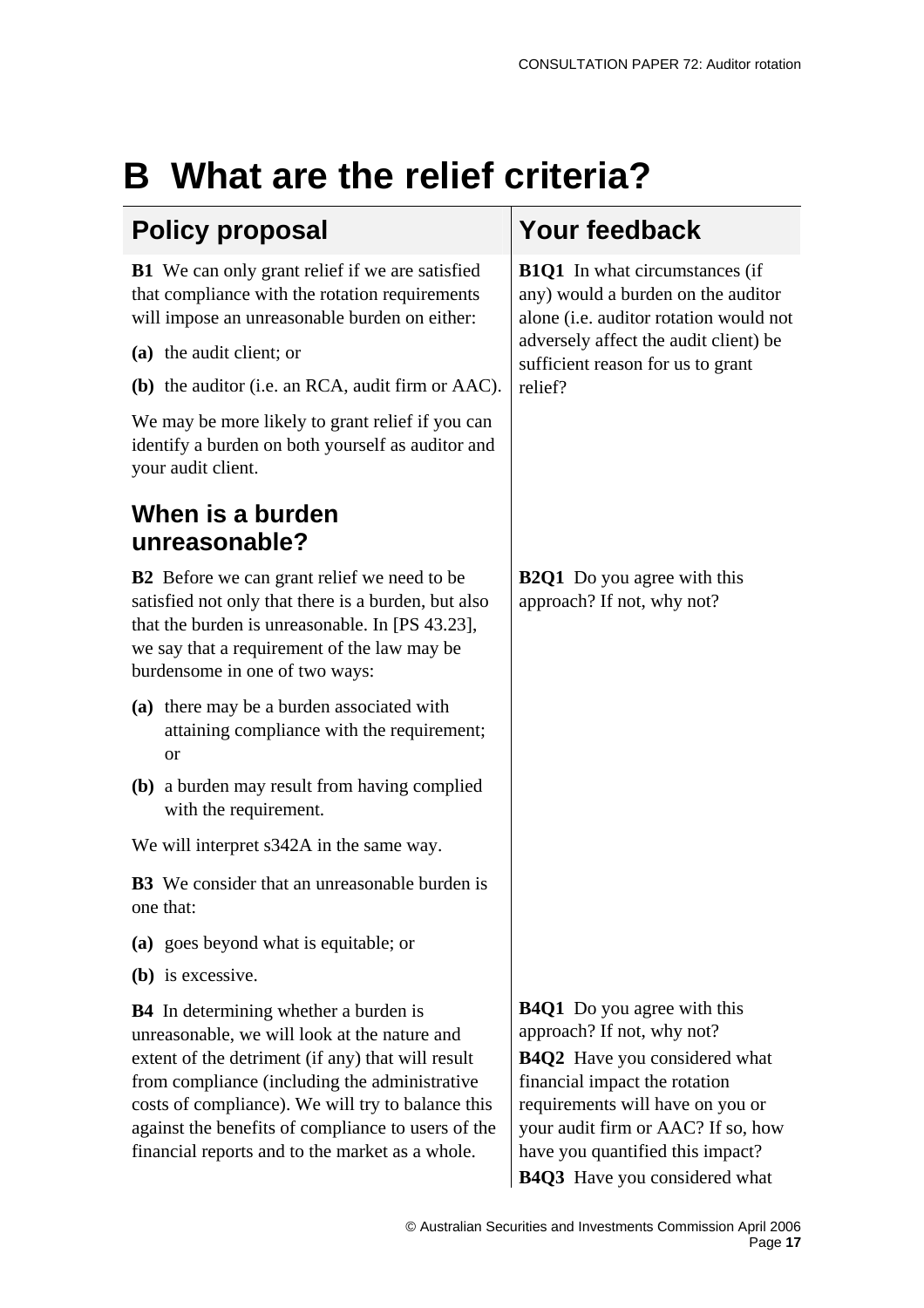additional costs might arise for your audit client from the rotation requirements? For example, are you able to quantify the cost of changing to a new auditor?

**B4Q4** What benefits do you consider will result from auditor rotation? Do you think it is possible to quantify those benefits?

**Please note that you may ask us to treat any financial information that you give us as confidential.** 

### **Unreasonable burden on the audit client**

**B5** We consider that the rotation requirements will impose an unreasonable burden on the audit client when, because of the nature of the audit client, application of the rotation requirements would mean that the audit client cannot access an alternative suitable auditor.

**B6** An alternative suitable auditor is an auditor who:

- **(a)** can produce an audit report for the listed company or listed scheme of the desired quality: see policy proposal B8;
- **(b)** is available to conduct the audit of the listed company or listed scheme: see policy proposal B9; and
- **(c)** is legally permitted to conduct the audit of the listed company or listed scheme: see policy proposal B10.

**B7** We consider that there is a competitive market for RCAs such that an alternative suitable auditor will be available in most cases. However, in some limited circumstances it may be difficult to find an alternative suitable auditor.

**B6Q1** Are there any other relevant criteria? If so, what?

**B7Q1** Do you agree? If not, why not?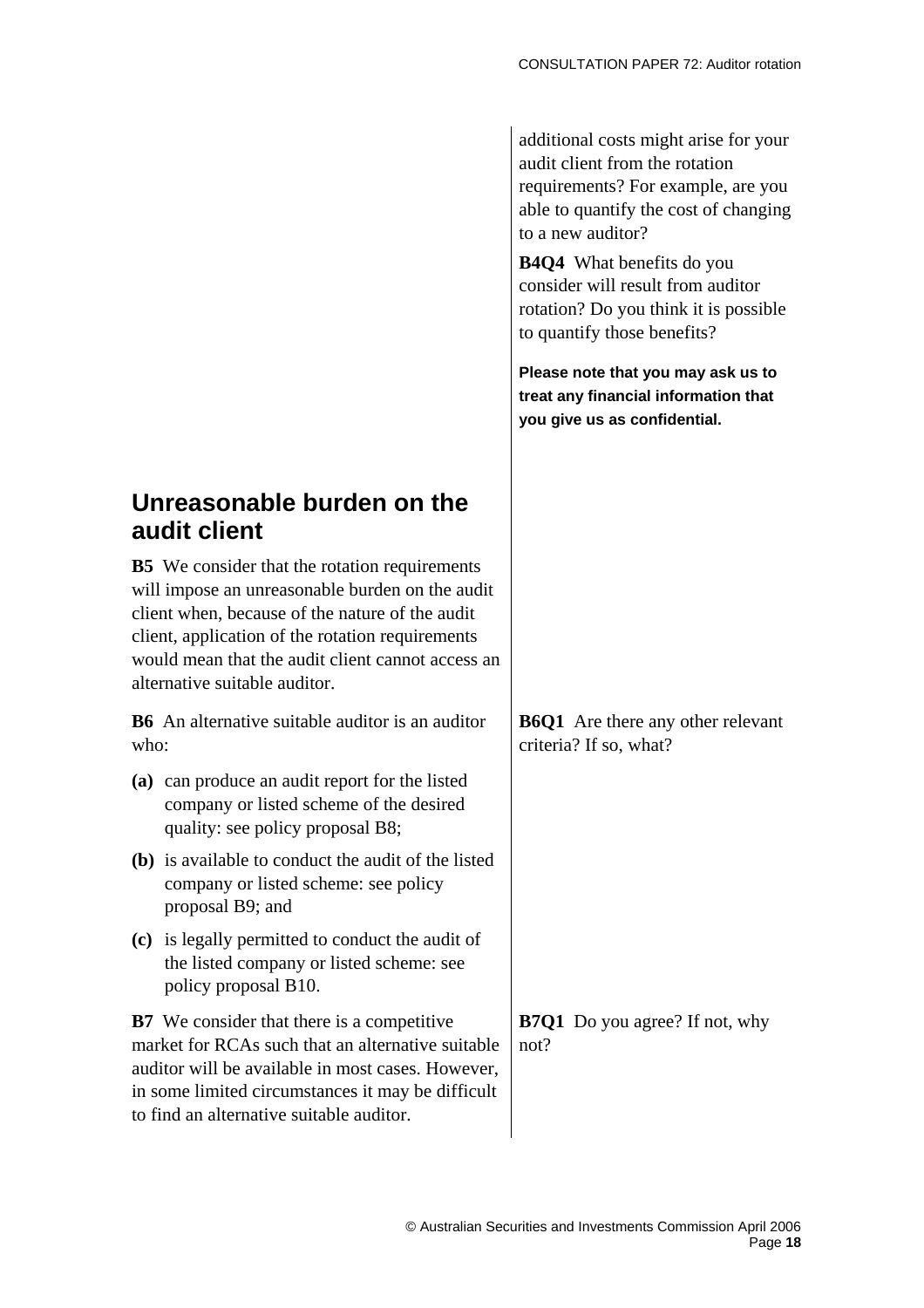#### *Audit report of the required quality*

- **B8** In some circumstances:
- **(a)** the industry in which the audit client operates;
- **(b)** the complexity of the audit; or
- **(c)** the structure of the corporate group of which the audit client is a member,

may mean that there is no alternative suitable auditor who can produce an audit report of the required quality.

#### *Availability of other registered company auditors*

**B9** We will assess the availability of other auditors in two ways:

- **(a)** Where an audit firm or AAC has been appointed as auditor, are there other auditors within the same audit firm or AAC that can undertake the audit?
- **(b)** If an individual has been appointed as the auditor or there are no auditors that satisfy paragraph (a), are there other auditors in the general pool of all Australian RCAs that can provide satisfactory audit services?

However, we think that generally lack of an available eligible auditor within the same audit firm or AAC will not be enough to create an unreasonable burden for an audit client.

### *Special audit requirements*

**B10** We will grant relief where special audit requirements apply to the audit of the listed company or listed scheme (e.g. the audit must be conducted by an auditor approved by a body such as APRA) and there is no other auditor who can comply with these requirements.

**B8O1** In what other circumstances (if any) do you consider that there may be no alternative suitable auditor who can produce an audit report of the desired quality?

**B8Q2** Are we correct in assuming that some audits require specialist knowledge and skills or can all RCAs audit all listed companies or listed schemes?

**B9Q1** In what circumstances (if any) should we grant relief when there is no other available auditor within the same audit firm or AAC, even though there are other eligible auditors in the broader audit market?

**B10Q1** Do you agree with this approach? If not, why not?

**B10Q2** Are you aware of special audit requirements other than those referred to in paragraph 13 of the Explanation? If so, please give details.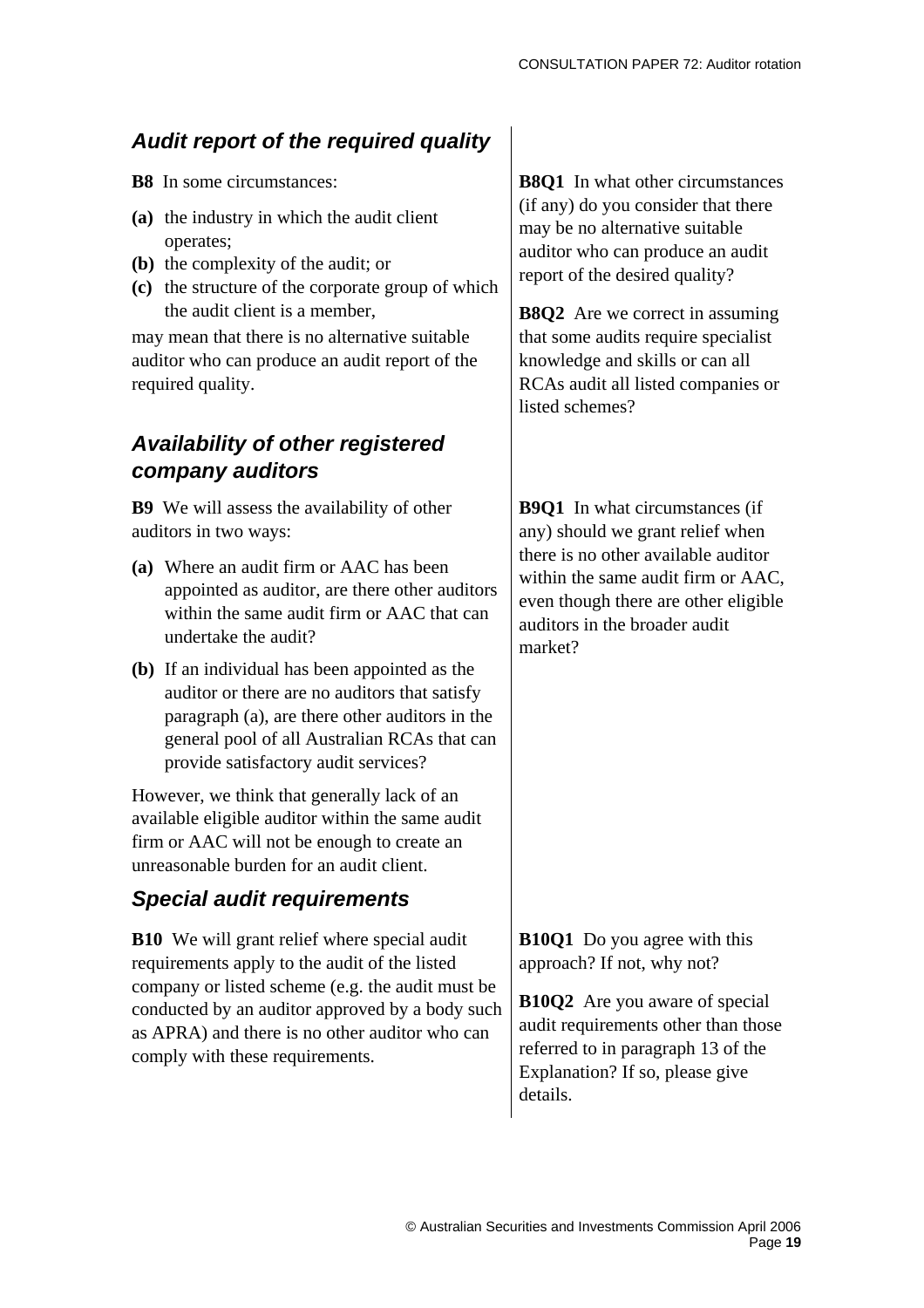#### *What is not an unreasonable burden on the audit client?*

**B11** We do not consider that the loss of the audit client's preferred auditor, of itself, imposes an unreasonable burden on the audit client.

**B12** We do not consider that an increase in the audit costs of the audit client, of itself, imposes an unreasonable burden on the audit client.

#### **Unreasonable burden on the auditor**

**B13** Generally, we are more likely to be convinced that the rotation requirements impose an unreasonable burden on:

- **(a)** sole practitioners;
- **(b)** smaller audit firms or AACs; and
- **(c)** auditors practising in rural or remote areas,

than larger firms or AACs or firms or AACs practising in urban areas.

**B14** We consider that in some situations the rotation requirements may impose an unreasonable burden on any audit firm or AAC, regardless of its size or location. For example, an unexpected event, such as the death or sudden illness of the lead auditor, in circumstances where the only other available auditor in the firm or AAC is ineligible to act because of the auditor rotation requirements, might be a compelling reason to give relief.

**B11Q1** Do you agree with this approach? If not, why not?

**B12Q1** Are there any circumstances in which you consider that an increase in audit costs will impose an unreasonable burden on an audit client? If so, please give details.

**B13Q1** Do you agree with this approach? If not, why not?

**B14O1** In what other circumstances do you think that an unreasonable burden would be imposed on a larger urban firm or AAC? Please give details.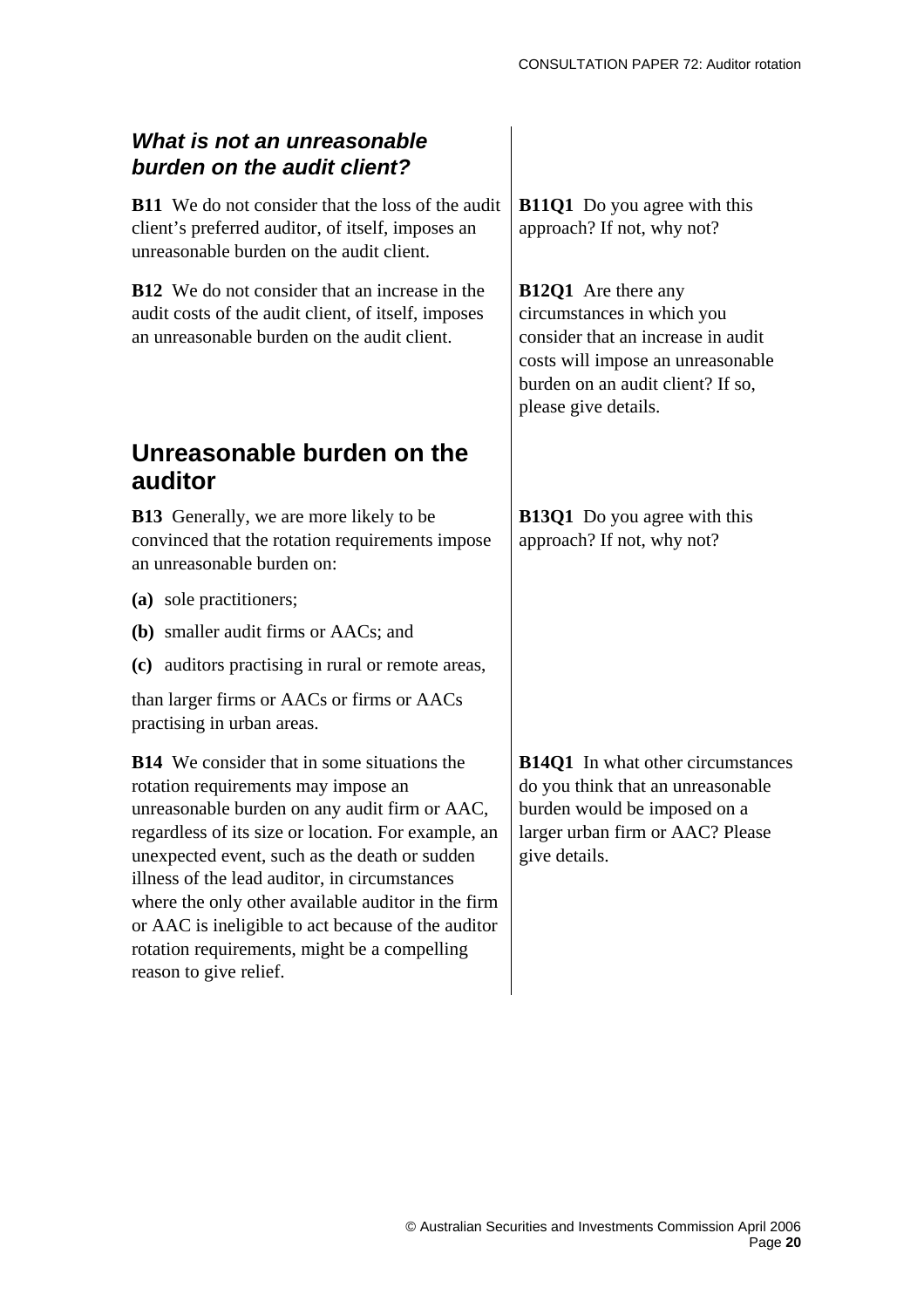#### *Smaller audit firms or AACs*

**B15** To determine whether the rotation requirements impose an unreasonably disproportionate burden on an audit firm or an AAC because of its size, we will consider:

- **(a)** how many of the members of the audit firm or directors of the AAC are RCAs;
- **(b)** how many other RCAs are available within the audit firm or AAC (e.g. employees); and
- **(c)** how many listed audit clients the audit firm or AAC has.

We will take into account whether the size of your audit firm or AAC means that there are no other available auditors within your firm or AAC.

#### *Auditors in rural or remote areas*

**B16** To determine whether the rotation requirements impose an unreasonably disproportionate burden on an auditor, an audit firm or an AAC because of its location, we will consider:

- **(a)** the geographic location of the auditor;
- **(b)** the number of potential audit clients within a reasonable distance of the auditor; and
- **(c)** the additional costs (if any) for the auditor if it is necessary to travel further to conduct an audit.

#### *What is not an unreasonable burden on the auditor?*

**B17** We do not consider that an adverse financial impact on the auditor (e.g. loss of audit fees, loss of the audit client), of itself, imposes an unreasonable burden on the auditor.

**B15O1** Are these the right factors for us to consider? If not, what other factors should we take into account?

**B15Q2** In what circumstances do you think that an audit firm or AAC would have no other available auditors? Please give details.

**B15Q3** Do you think that 'staggering' the rotation requirements would help? If so, please give details.

**B16Q1** Do you agree with this approach? If not, why not?

**B16Q2** Are these the right factors for us to consider? If not, what other factors should we take into account?

**B17Q1** Do you agree with this approach? If not, when do you think that an adverse financial impact on the auditor would, of itself, impose an unreasonable burden? Please give examples.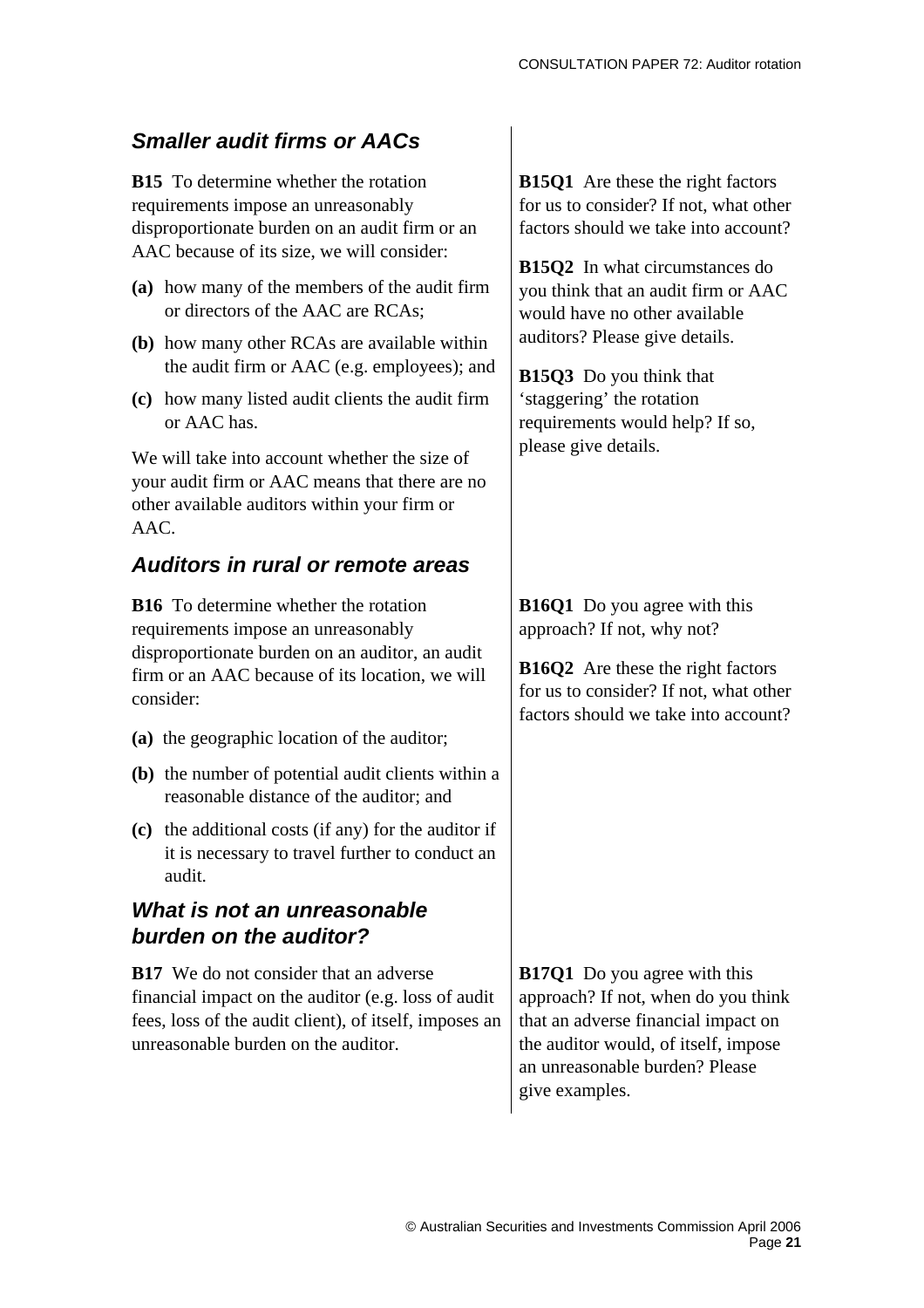# **Explanation**

**1** Under s342A(6) of the Corporations Act, we cannot grant relief unless we are satisfied that compliance with the rotation requirements will impose an unreasonable burden on:

- (a) an RCA;
- (b) an audit firm or AAC on whose behalf the RCA acts; or
- (c) the audit client.

**2** You need only demonstrate that a burden has been imposed on one of the persons in (a), (b) or (c) above. However, if you can demonstrate that an unreasonable burden is imposed on your audit client in addition to yourself or your audit firm or AAC, we will take this 'doubleburden' into account.

#### **When is a burden unreasonable?**

**3** Section 342A(6) provides that before we can grant relief we must be satisfied that the law, without modification, would 'impose an unreasonable burden'. The same criterion is included in  $s342(1)(c)$ , which sets out the preconditions to the exercise of ASIC's exemption powers in s340 and 341. Case law on s342 provides guidance on the meaning of unreasonable burden in s342A(6).

**4** We consider that an unreasonable burden is one that '… goes beyond what is based on reason or good sense, goes beyond what is equitable or is excessive': *Mazda Australia Pty Ltd v ASC* (1992) 8 ACSR 613 at 625. In the same case, it was also held that '… the balance must be so far against the interests of the applicant as to be fairly described as overwhelming'.

**5** An earlier case proposes a more specific test: '[T]he burden is such that a serious economic detriment will result if there is compliance with the legislative requirement with little or no compensating benefit to users of the accounts:' *Directors of Liquid Air (WA) Pty Ltd v Commissioner for Corporate Affairs* (1989) 15 ACLR 29.

**6** In deciding whether an unreasonable burden would be imposed, we must consider:

- (a) the nature of the audit client, including whether the activity in which the audit client engages is such that specialist knowledge about that activity is necessary to carry out the audit properly;
- (b) the availability of other RCAs capable of providing satisfactory audit services for the audit client; and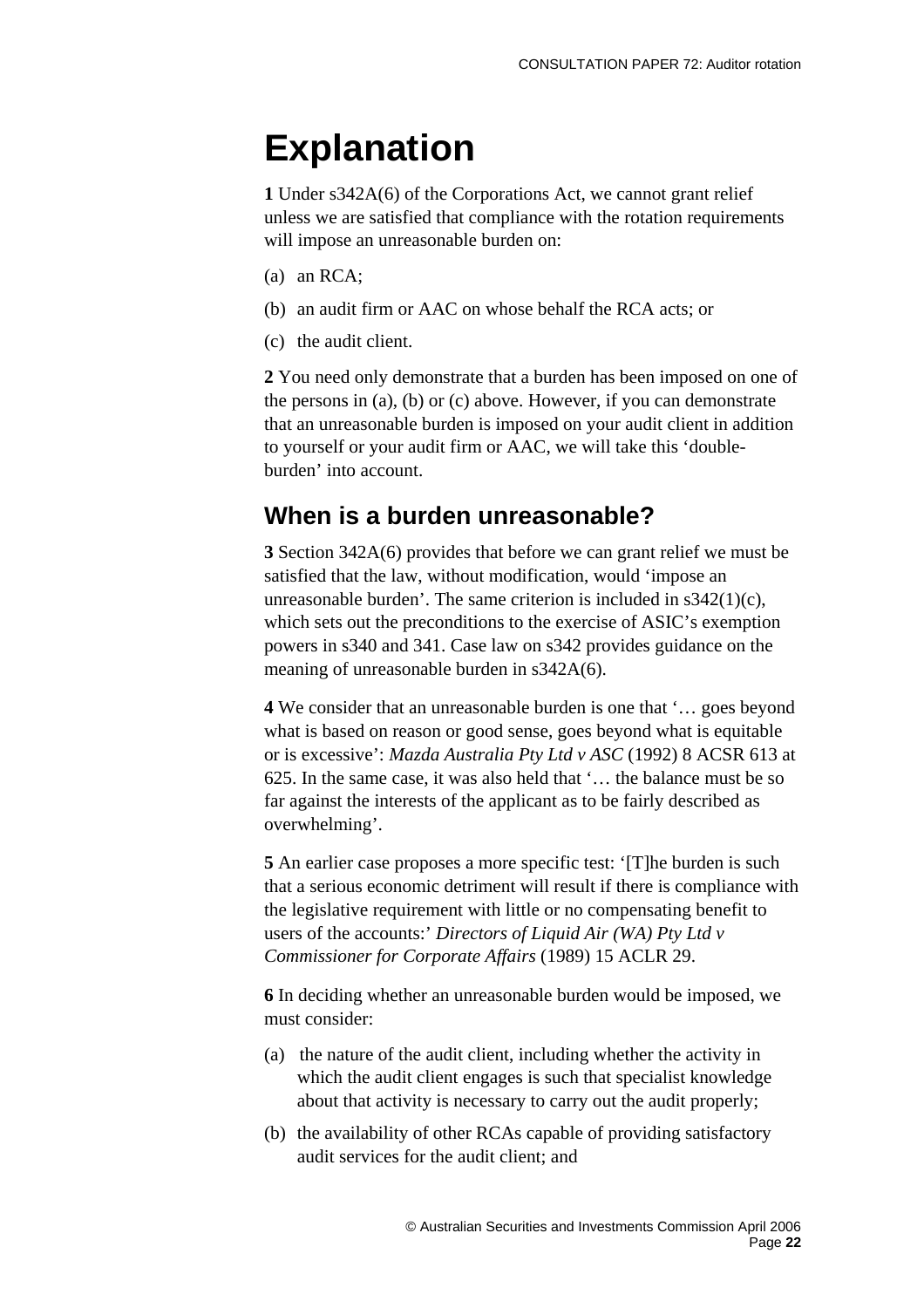(c) any other matters which we consider relevant: s342A(7).

**7** We consider that the background material about the introduction of the rotation requirements makes it clear that the primary policy objective is that auditors will rotate. This view is supported by the very limited nature of our specific relief power.

#### **Unreasonable burden on the audit client**

**8** The Australian market for RCAs is competitive. We consider that in most cases it will be possible to comply with the rotation requirements but find an alternative RCA capable of providing satisfactory audit services to a listed company or listed scheme. However, in limited circumstances this may not be the case and we will, therefore, consider using our specific relief power.

#### *Audit report of the required quality*

**9** The policy basis for requiring auditor rotation is that auditor independence will enhance the reliability and credibility of financial reports. However, in some situations there may be tension between the rotation requirements and the desire to maintain audit quality.

**10** In some cases, auditor rotation may adversely impact on audit quality for a limited time if the new auditor has less experience relevant to the audit of the particular audit client or less specialist knowledge about the particular audit client. The need for specialist skills and knowledge may arise because of:

- (a) the industry in which the audit client operates;
- (b) the complexity of the audit; or
- (c) the audit client's membership of a corporate group structure.

**11** We consider that any adverse impact on audit quality will only be for a limited time and, may be minimised by ensuring that the lead auditor and review auditor do not rotate at the same time (i.e. 'staggering' rotation).

#### *Availability of other registered auditors*

**12** There are more than 5000 RCAs in Australia. Within an audit market of this size we consider that it will usually be possible for an audit client to find an alternative eligible auditor. In some situations that alternative eligible auditor will not be a member, employee or director of the audit client's current audit firm or AAC. However, we consider that changing to a new auditor will generally not impose an unreasonable burden on the audit client.

Note: See the audit industry overview in Schedule 1.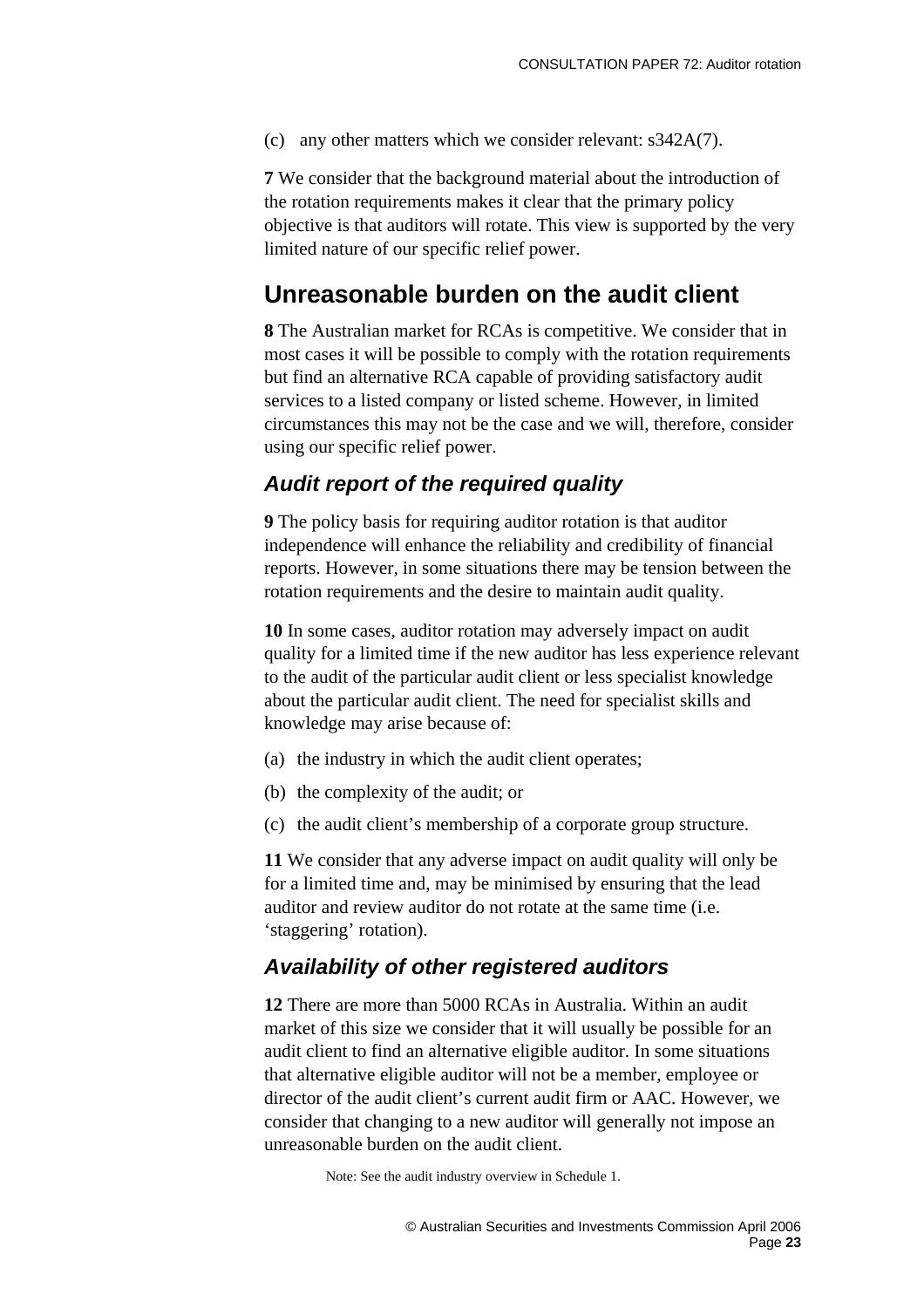#### *Special audit requirements*

**13** In some circumstances, other legal requirements that apply to the audit of the audit client may affect the availability of alternative eligible auditors. Some audits may only be undertaken by an 'approved' auditor. For example, the audit of a life insurance company or a general insurance company may only be undertaken by an auditor approved by APRA: see s84 of the *Life Insurance Act 1995* and s40 of the *Insurance Act 1973*.

**14** In this situation, it might be appropriate to grant relief. However, as our specific relief power is limited, we are unable to provide a longterm solution and you will need to consider what you will do once any relief expires.

#### *What is not an unreasonable burden on the audit client?*

**15** There are some matters that, while clearly relevant, do not by themselves satisfy the unreasonable burden criterion. For example, we do not consider that higher audit costs for the audit client if the new auditor takes longer to conduct the audit because of the new auditor's need to develop expertise and knowledge of the audit client's business, alone, prove that compliance with the rotation requirements imposes an unreasonable burden on the audit client. Similarly, the loss of the audit client's preferred auditor is unlikely, of itself, to satisfy the unreasonable burden criterion.

#### **Unreasonable burden on the auditor**

**16** We will consider granting relief where there is an unexpected event that prevents the appointed auditor or the lead or review auditor from continuing with the audit and there is no other auditor in the audit firm or AAC that is eligible to undertake the audit or review.

**17** The event must be truly unexpected. Examples include the sudden death or illness of the auditor. Resignation by the member of an audit firm or director of an AAC will not ordinarily be considered to be an unexpected event as we consider that audit firms and AACs should take into account the rotation requirements in their succession planning.

#### *Smaller audit firms or AACs*

**18** We will consider whether the rotation requirements impose an unreasonably disproportionate burden on an audit firm or AAC because of its size. The rotation requirements were not intended to operate in a way that necessarily requires *audit firm* or *AAC* rotation, rather than *auditor* rotation.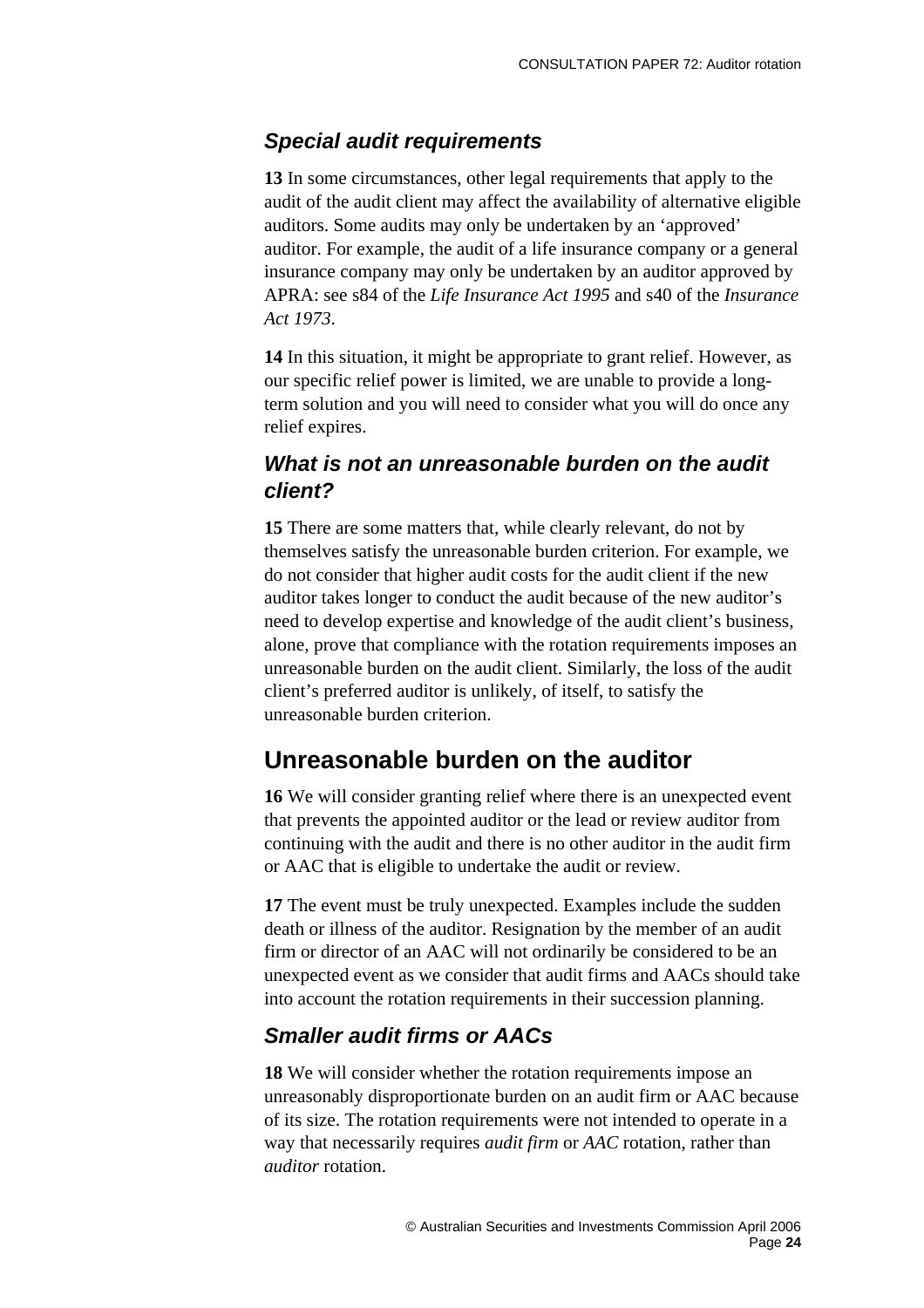**19** However, while it is clear that we were given the specific relief power with the intention that we use it to ease the burden on smaller audit firms and AACs (and, implicitly, sole practitioners), our relief power is limited. We can only extend the period before which auditor rotation must take place.

**20** You might want to consider 'staggering' the appointment of auditors across your audit clients to minimise the impact of the rotation requirements (i.e. so that not all auditors within a firm or AAC are required to rotate at the same time).

#### *Auditors operating in rural and remote areas*

**21** The geographic location of the auditor's practice will not, of itself, be conclusive of the need to grant relief. It will depend on the particular circumstances of the auditor. We will take into account the number of potential audit clients within a reasonable distance of the auditor and the additional costs (if any) for the auditor if it is necessary to travel further to conduct an audit. However, the need to travel to conduct an audit will not, of itself, provide conclusive proof that an unreasonable burden is imposed.

#### *What is not an unreasonable burden on the auditor?*

**22** Although relevant to the assessment of whether an unreasonable burden has been imposed on the auditor, additional administration costs due to compliance with the rotation requirements will not, of itself, provide conclusive proof that an unreasonable burden is imposed. Similarly, an adverse financial impact on the auditor (for example, through reduced audit fee income or the loss of an audit client) will not, of itself, satisfy the unreasonable burden criterion.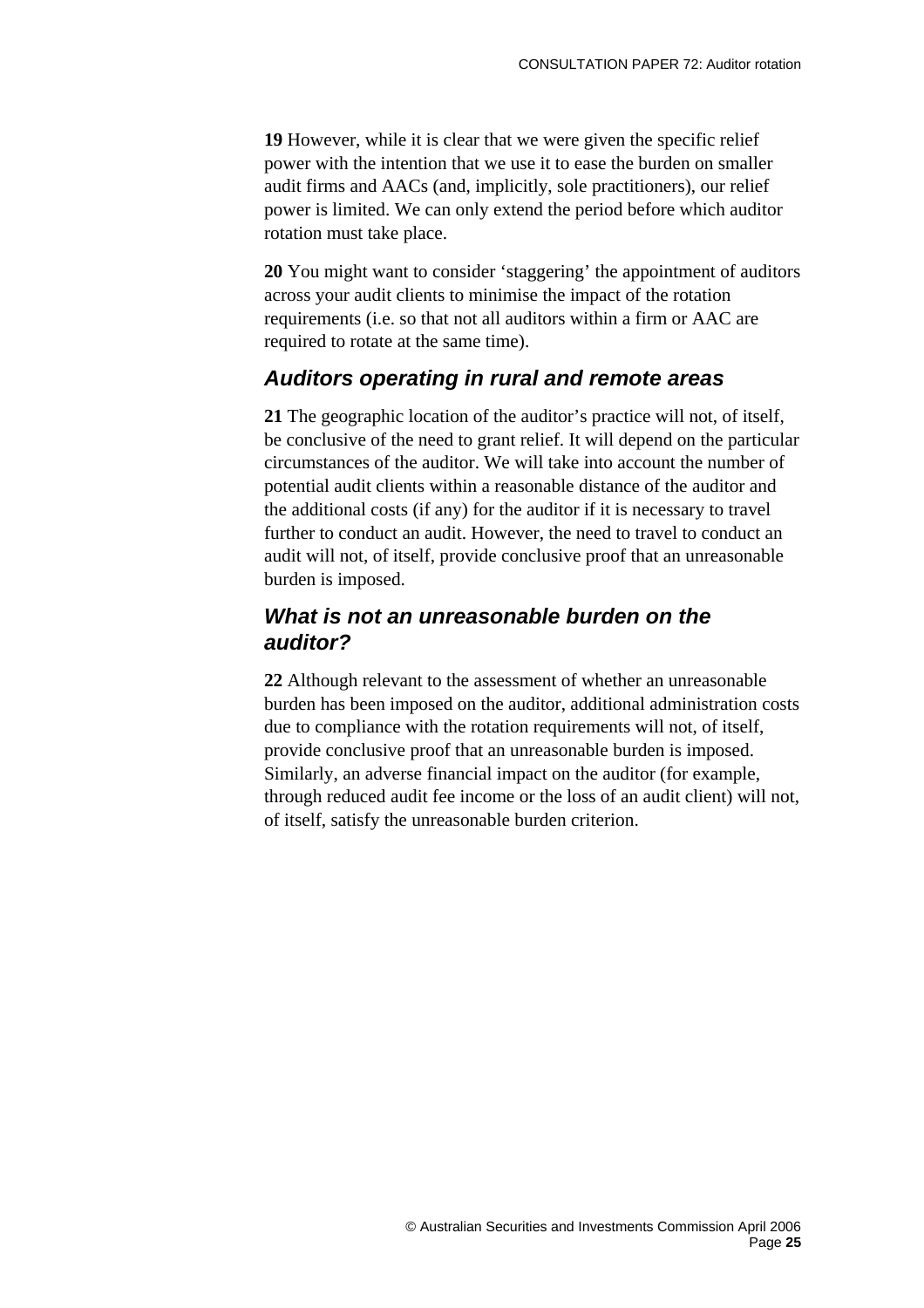# <span id="page-26-0"></span>**C How to apply for relief**

### **Policy proposal Your feedback**

### **Contents of your application**

**C1** Your application for relief under s342A should include:

- **(a)** an explanation of the nature and extent of the burden that will be imposed if relief is not given. Your application might address one or more of the following factors:
	- **(i)** the administrative costs of compliance (e.g. higher audit fees);
	- **(ii)** how relief might impact on audit quality (e.g. the new auditor may lack expert knowledge);
	- **(iii)** how relief might impact on the information needs of users and potential users of an entity's financial reports;
- **(b)** an explanation as to why relief will not impact unduly on auditor independence and the credibility of the financial reports;
- **(c)** a signed acknowledgement from your audit client that they are aware of, and support, your application for relief;
- **(d)** written consent from the individual auditor, if the application is made on the auditor's behalf by an audit firm or AAC, or written consent from the audit firm or AAC, if the application is made by an individual auditor on behalf of an audit firm or AAC; and
- **(e)** an explanation of how you and your audit client will ensure that s324DA can be complied with when any relief expires.

**C2** If your application is made on the basis that, without modification, s324DA will impose an unreasonable burden on the audit client, you should generally include information that has

**C1Q1** Do you agree with this approach? If not, why not?

**C1Q2** In what circumstances (if any) would you be unable to provide this information?

**C2Q1** Do you agree with this approach? If not, why not?

**C2Q2** In what circumstances (if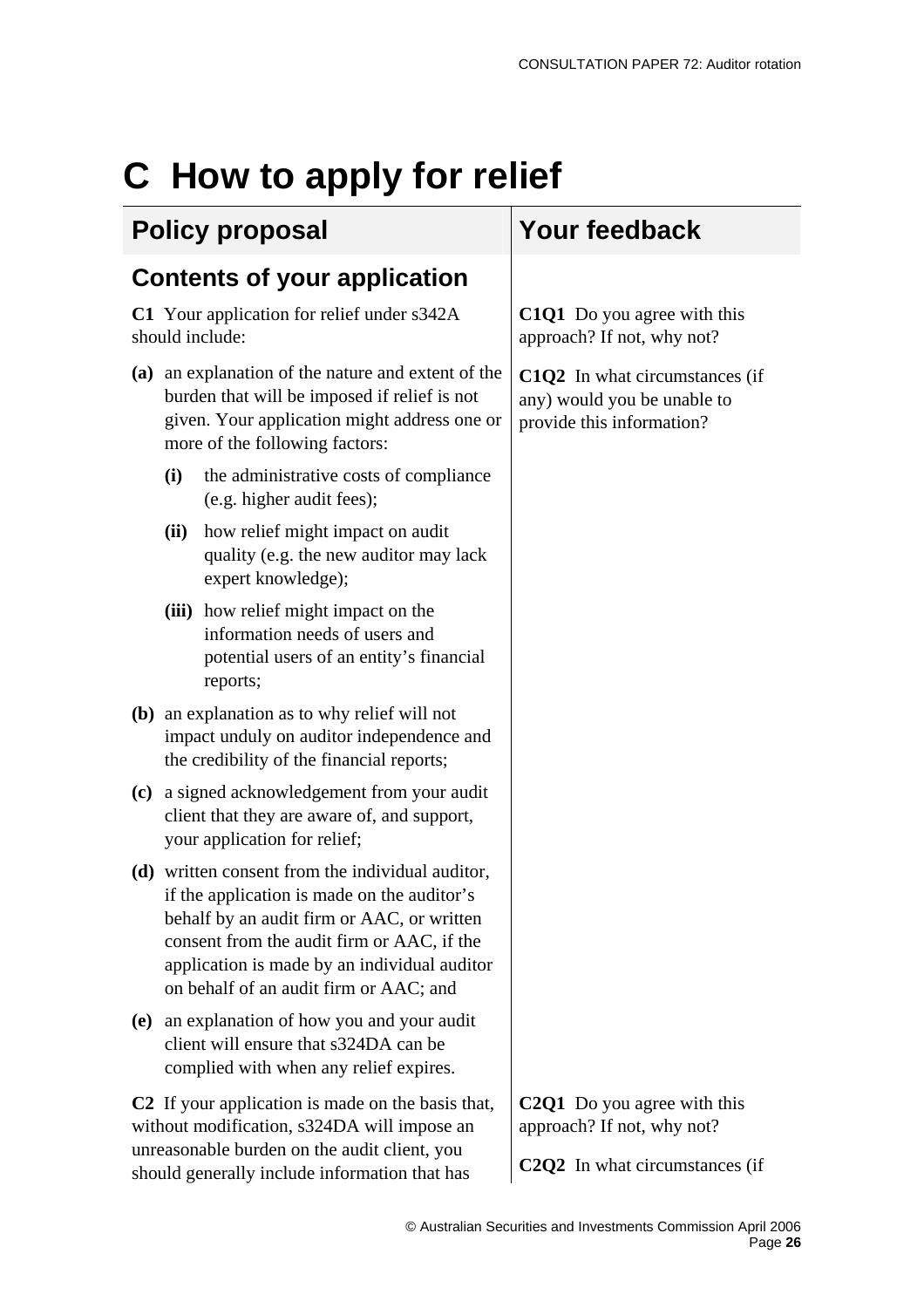either been prepared, or endorsed, by your audit client outlining the nature and extent of the unreasonable burden.

#### **When should you apply for relief?**

**C3** You should apply for relief *before* you become ineligible to play a significant role in the audit of a particular audit client.

- **C4** You should apply for relief as soon as you:
- **(a)** become aware that you are not eligible to play a significant role in the audit of a particular audit client; and
- **(b)** conclude that compliance with the rotation requirements will impose an unreasonable burden.

any) would you be unable to provide this information?

**C3Q1** Are there circumstances in which you think it will not be possible to apply for relief before you become ineligible? If so, please give details.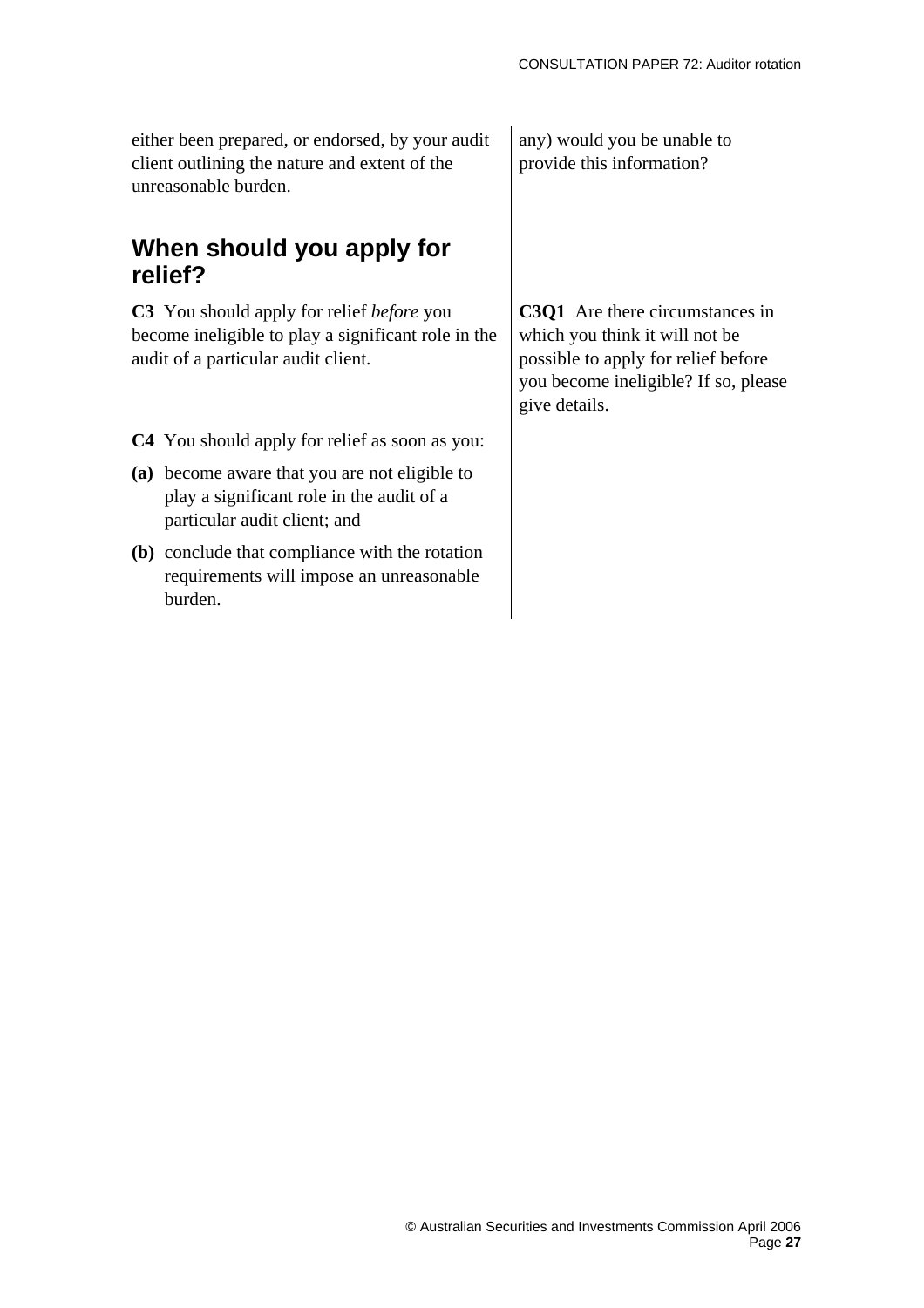# **Explanation**

#### **Contents of your application**

**1** You should read Policy Statement 51 *Applications for relief* [PS 51] before applying for relief from s324DA.

**2** Under s342A, an application for relief may be made by:

- (a) the RCA; or
- (b) an audit firm or AAC on whose behalf the RCA acts or would act in relation to the audit or audits.

An audit client cannot apply for relief.

**3** The application must be in writing and signed by the applicant. If the application is made by an RCA who engages, or is to engage, in audit activities on behalf of an audit firm or AAC, the application must include the audit firm's or AAC's written consent to the application. If the application is made by an audit firm or AAC in relation to an RCA, the application must include the RCA's written consent to the application.

**4** You will need to consider what action you will need to take to be able to comply with the rotation requirements after any relief expires. We expect you to tell us in your application for relief how you plan to be able to comply with the requirements once the relief period ends.

#### *Support of the audit client*

**5** The law allows you to make an application for relief without notifying your audit client or obtaining their consent. However, as a matter of good practice, we expect that you will notify your audit client that you intend making an application for relief (*before* you make your application). You might include a signed acknowledgement from your audit client that they are aware of, and support, your application for relief.

**6** Where you are applying for relief on the basis that an unreasonable burden is imposed on the audit client, we would generally expect your application to be supported by a statement in writing and signed by your audit client describing the nature and extent of the burden and why relief would remove or reduce that burden.

**7** Section 342B requires that if relief is granted, the auditor must give the audit client written notice of the declaration made by ASIC under s342A.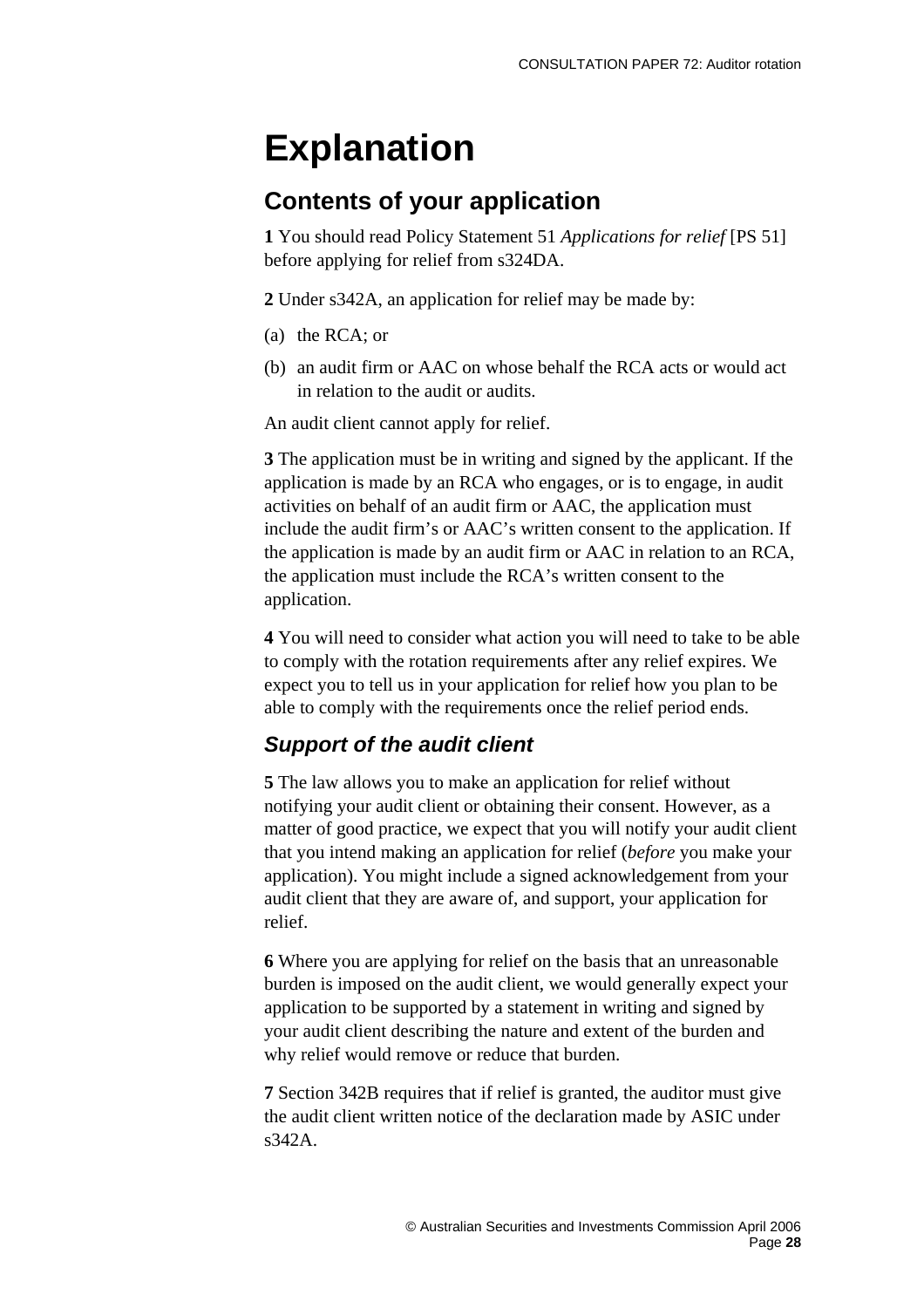#### **When to apply**

**8** An individual's eligibility should be assessed before that individual 'engages in audit activity' in relation to a particular audit client. Section 9 of the Corporations Act provides that an individual auditor, audit firm or AAC:

'… engages in audit activity in relation to an audited body for an audit if the individual auditor, audit firm or AAC:

- (a) consents to be appointed as auditor of the audited body for a financial year; or
- (b) acts as the auditor of the audited body for a financial year; or
- (c) prepares a report in relation to the audited body that is required by this Act to be prepared by:
	- (i) a registered company auditor; or
	- (ii) an auditor of the audited body in relation to a financial year or half-year.'

**9** This definition means that an auditor may engage in audit activity before the financial year begins (i.e. by consenting to act as the auditor under 328A) and certainly well before an audit report is prepared about the financial report as part of a half-year review or for the full financial year.

**10** Our general policy is not to grant retrospective relief: see Policy Statement 51 *Applications for relief* [PS 51] at [PS 51.63]–[PS 51.64]. An application for relief should be made before the auditor becomes ineligible and should allow us sufficient time to make a decision about whether to grant relief. Applications should be made in accordance with [PS 51].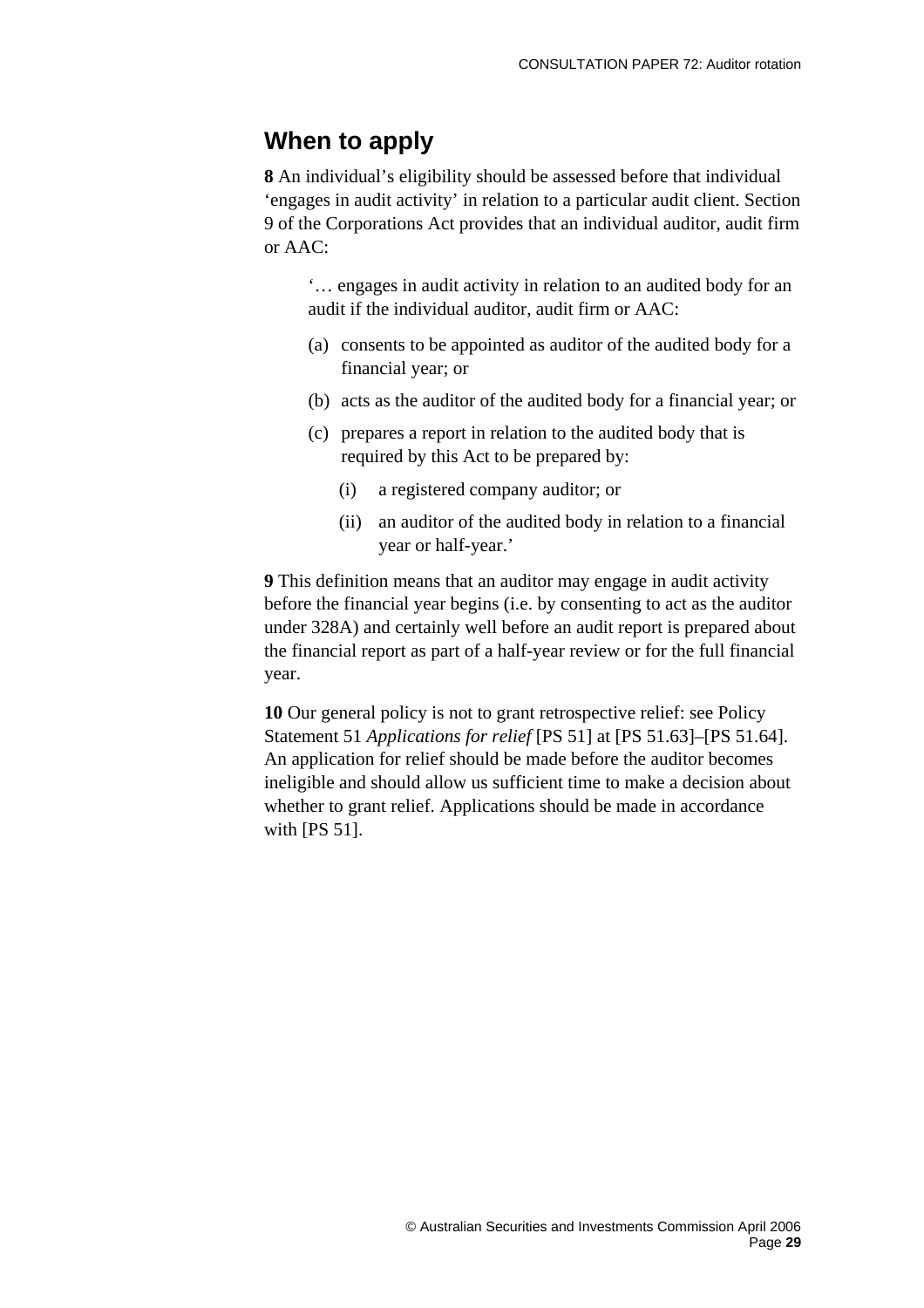# <span id="page-30-0"></span>**Regulatory and financial impact**

We have considered the regulatory and financial impact of the policy proposals in this paper. Based on the information currently available to us, we think implementing these proposals will strike an appropriate balance between:

- (a) protecting investors by promoting independence and quality of financial reports; and
- (b) facilitating activity in the audit industry, including not unreasonably burdening audit clients or smaller audit firms and those who operate in rural or remote areas.

To ensure that we have achieved an appropriate balance, we are also developing a Regulation Impact Statement (RIS). All RISs are submitted to the Office of Regulation Review. The RIS will identify all the alternative options that could achieve our objectives. The RIS will also include analysis of the benefits and costs of each of the options, including any restriction on competition for different persons affected.

#### **Important details sought from you**

So that we can more fully assess the financial and regulatory impact of our proposals, in seeking your views, we specifically invite you to comment on:

- (a) other possible options that would achieve our objectives; and
- (b) the likely financial impact of the proposals. In particular, consider the costs and benefits of these proposals. Where possible, we are seeking both quantitative and qualitative data.

Any comments that we receive will be taken into account when preparing our RIS.

**Note:** You may ask us to treat any financial information that you give us as confidential.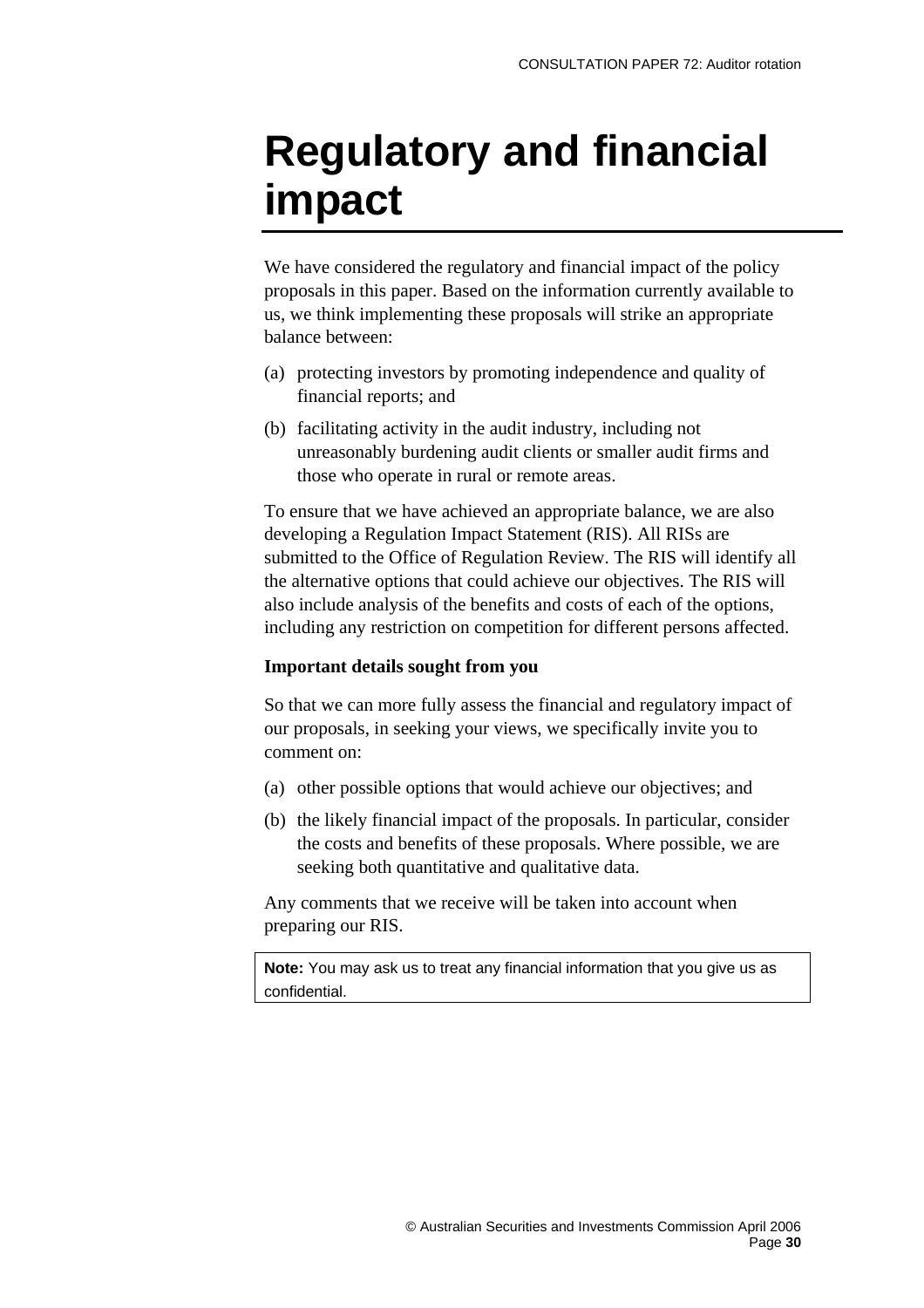# <span id="page-31-0"></span>**Schedule 1 Audit industry overview**

## **Registered company auditors (RCAs)**[1](#page-31-1)

As at 7 February 2006, there were 5276 RCAs. Of these, 499 worked for the Big 4 accounting firms (i.e. Deloitte Touche Tohmatsu, Ernst & Young, KPMG and PricewaterhouseCoopers), 266 worked in mid-tier firms (i.e. firms that have more than 20 listed clients)<sup>2</sup> and the remainder worked in small firms, as sole practitioners, were no longer active or it was not possible to tell who they worked for.

While we were not able to determine how many auditors worked in each office, we were able to identify the office locations for the Big 4 and mid-tier audit firms. The Big 4 predominantly had offices in the major capital cities (i.e. Adelaide, Brisbane, Canberra, Melbourne, Perth and Sydney). Two of the Big 4 also had offices in Darwin and Hobart. In addition, each of the Big 4 had offices in a range of larger regional centres (e.g. the Gold Coast).<sup>[3](#page-31-3)</sup> Midtier audit firms were more likely to have offices outside of the capital cities and larger regional areas (eg. Newcastle, Gold Coast). For example, of Horwath's nine offices, two were outside of the capital cities—in Cairns and Alice Springs. Of RSM Bird Cameron's 29 offices, 23 were outside of the capital cities—3 in regional New South Wales, 2 in regional South Australia, 2 in regional Victoria and 16 in regional Western Australia.<sup>[4](#page-31-4)</sup>



#### **Table 1: Office locations**

 $\overline{a}$ 

- <span id="page-31-3"></span><sup>3</sup> The Big 4 firms had 45 offices—32 in capital cities and 13 in regional areas.
- <span id="page-31-4"></span>The mid-tier firms had 105 offices—66 in capital cities and 39 in regional areas.

<span id="page-31-1"></span><sup>1</sup> This analysis is based on information obtained from ASIC's *ASCOT* database as at 7 February 2006. Office locations were obtained from the websites of the audit

<span id="page-31-2"></span>firms. 2 Bentleys MRI, BDO/BDO Kendalls, Grant Thornton, Hall Chadwick, HLB Mann Judd, Horwath, Moore Stephens, Pitcher Partners, PKF, RSM Bird Cameron, Stanton Partners and William Buck.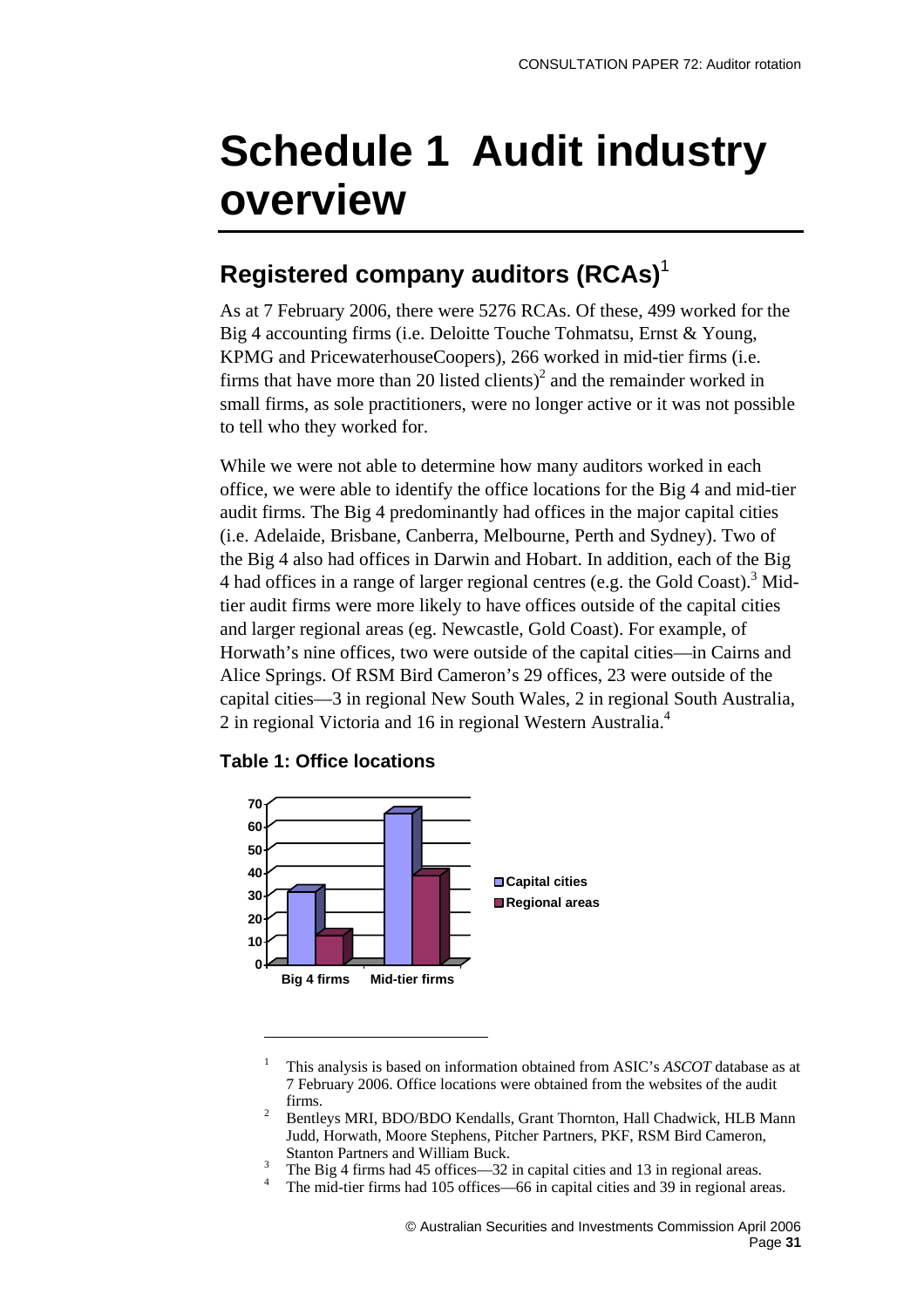## Listed audit clients<sup>[5](#page-32-0)</sup>

We analysed a sample of listed companies to find out who their auditors were. Of the 1630 companies we looked at, 53% (847) were audited by the Big 4 accounting firms, 33% (543) were audited by mid-tier firms, and 14% (240) by smaller firms and sole practitioners.

#### **Table 2: Auditors of listed companies**



 $\overline{a}$ 

We also looked at the location of the registered offices of the listed companies. Overwhelmingly, the registered offices were in capital cities. We identified only 75 registered offices that were outside metropolitan areas. Of these, 65 were in major regional centres (e.g. the Gold Coast, Bendigo, Newcastle).

Of the 10 registered offices that were in more remote locations; 3 were in Kalgoorlie, 2 in country Victoria (Allansford and Drouin), 2 in or close to Mt Gambier, 1 in rural NSW (Wee Waa), 1 in the Whitsundays region of Queensland (Airlie Beach) and 1 in the Northern Territory (Tennant Creek). Of these 10 listed companies in remote areas, 5 were audited by the Big 4 or mid-tier firms and 5 by smaller audit firms or sole practitioners. All of these auditors were located in capital cities.

<span id="page-32-0"></span>*<sup>5</sup>* This analysis is based on information obtained from Huntley Aspect's *DatAnalysis* database as at 18 January 2006, <www.aspecthuntley.com.au>.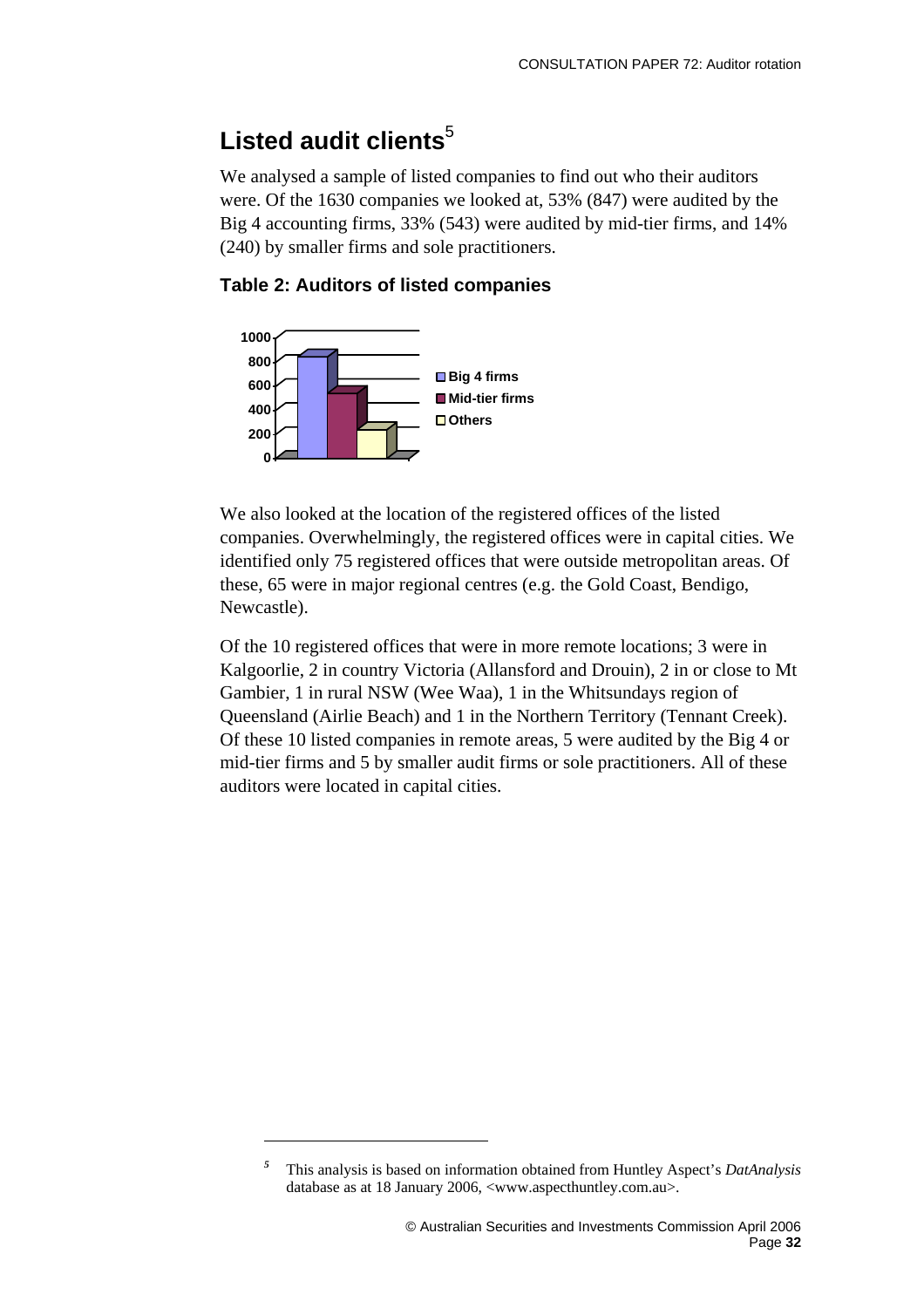# <span id="page-33-0"></span>**Schedule 2 Auditor rotation examples**

Note: Pages 35 and 36 of Schedule 2 were amended on 27 April 2006.

The following examples illustrate how the rotation requirements will apply in particular situations.

Note 1: In the examples we assume that the auditor has not obtained relief under s342A.

Note 2: The time-out rule is contained in s324DA(1) and the 5/7 rule is contained in s324DA(2).

#### *Example 1: Individual auditor appointed as the auditor of a listed company*

XYZ Limited is a listed company having a financial year ending on 30 June. Auditor X operates as a sole practitioner. Auditor X has been the auditor for the audit of the company for the following financial years:

- (a) 2001/2002
- (b) 2002/2003
- (c) 2003/2004
- (d) 2004/2005
- (e) 2005/2006

| <b>Financial year</b>                                  | 01/02 | 02/03        | 03/04        | 04/05        | 05/06 | 06/07 | 07/08 | 08/09 |
|--------------------------------------------------------|-------|--------------|--------------|--------------|-------|-------|-------|-------|
| Eligible to play a<br>significant role in<br>the audit |       | $\checkmark$ | $\checkmark$ | $\checkmark$ | ✓     | ×     |       |       |

Applying the time-out rule, Auditor  $X$  is not eligible to play a significant role in the audit of XYZ Limited until the audit for the financial year 2008/2009. The 5/7 rule would have the same result.

As Auditor X is a sole practitioner, XYZ Limited will need to appoint a new auditor for the financial year 2006/2007. XYZ Limited cannot reappoint Auditor X as its auditor until the financial year 2008/2009.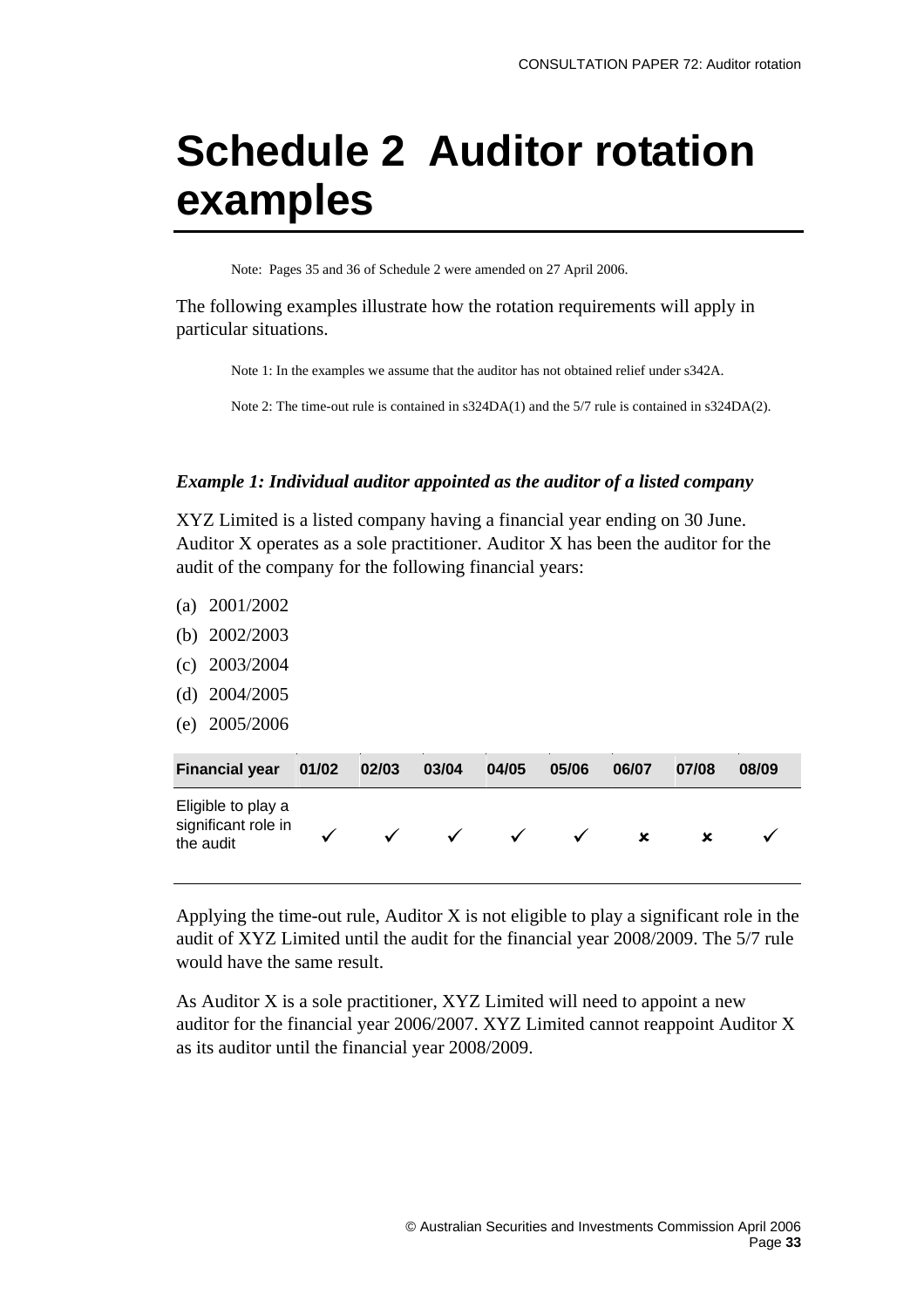#### *Example 2*: *Authorised audit company appointed as the auditor of a listed scheme*

XYZ Scheme is a listed scheme having a financial year ending on 30 September. Auditor Y is a director of the AAC that has been appointed as auditor by the scheme. Auditor Y has been the lead auditor for the following financial years:

- (a) 2000/2001
- (b) 2001/2002
- (c) 2005/2006

Auditor Y was the review auditor for the following financial years:

- (d) 2002/2003
- (e) 2004/2005

Auditor Y was neither the lead auditor nor review auditor for the financial year 2003/2004.

| <b>Financial year</b>                                  | 00/01 01/02 02/03 03/04 |                  | 04/05        | 05/06        | 06/07 | 07/08 |
|--------------------------------------------------------|-------------------------|------------------|--------------|--------------|-------|-------|
| Eligible to play a<br>significant role in<br>the audit | $\checkmark$            | $\checkmark$ $-$ | $\checkmark$ | $\checkmark$ | x     |       |

Applying the 5/7 rule, Auditor Y is not eligible to act as either the lead auditor or the review auditor for the audit of XYZ Scheme for the financial year 2006/2007 (but may act as the lead auditor or review auditor for the financial year 2007/2008).

As Auditor Y's AAC has been appointed as the auditor of XYZ Scheme, another auditor from the AAC can undertake the audit for the financial year 2006/2007 (provided that there is another eligible RCA available within the AAC). Unlike Example 1, in this situation XYZ Scheme does not have to appoint a new auditor.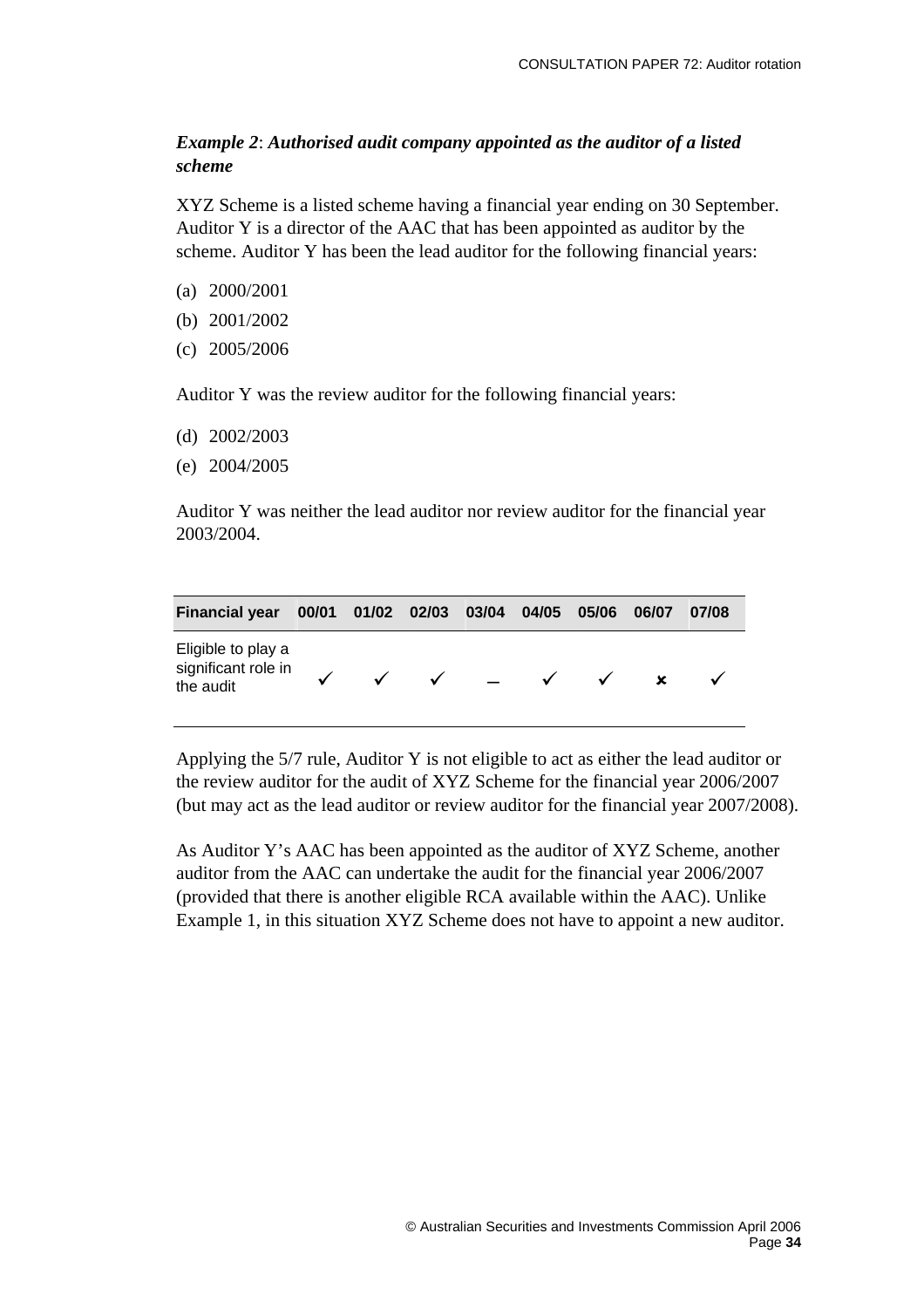#### *Example 3A*: *Audit firm appointed as the auditor of a listed company*

Audit firm Z has 2 members both of whom are RCAs (Z1 and Z2). Audit firm Z has 3 listed clients (Company A, Company B and Scheme C).

Auditor Z1 has been the lead auditor for Company A since the financial year 1999/2000 (i.e. for 7 successive financial years). Company A's financial year ends on 30 June. Auditor Z2 was the review auditor for the financial years 1999/2000 and 2000/2001, but since 2001 Auditor Z2 has had no involvement in the audit of Company A.

As at 1 July 2006, Auditor Z1 is not eligible to play a significant role in the audit of Company A until the financial year 2008/2009. This means that Auditor Z1 may not act as the auditor of Company A or prepare any audit report for Company A after 1 July 2006, including any half-year review.

| <b>Financial year</b>                 | 99/00 |              | 00/01 01/02 02/03 | 03/04                                                     | 04/05 | 05/06        | 06/07                     | 07/08                     | 08/09 |  |
|---------------------------------------|-------|--------------|-------------------|-----------------------------------------------------------|-------|--------------|---------------------------|---------------------------|-------|--|
| Lead auditor $=$<br><b>Auditor Z1</b> |       | $\checkmark$ |                   | $\checkmark\quad\checkmark\quad\checkmark\quad\checkmark$ |       | $\checkmark$ | $\boldsymbol{\mathsf{x}}$ | $\boldsymbol{\mathsf{x}}$ |       |  |
| Review auditor =<br>Auditor Z2        |       |              |                   |                                                           |       |              |                           |                           |       |  |
| Lead auditor $=$<br>Auditor Z2        |       |              |                   |                                                           |       |              |                           |                           |       |  |

As Auditor Z2 has not played a significant role in the audit of Company A since the financial year 2000/2001, Auditor Z2 is eligible to act as the lead auditor for the financial year 2006/2007 and following years (subject to the rotation requirements) and Company A will not need to appoint a new auditor ie. Audit firm Z will not be required to rotate.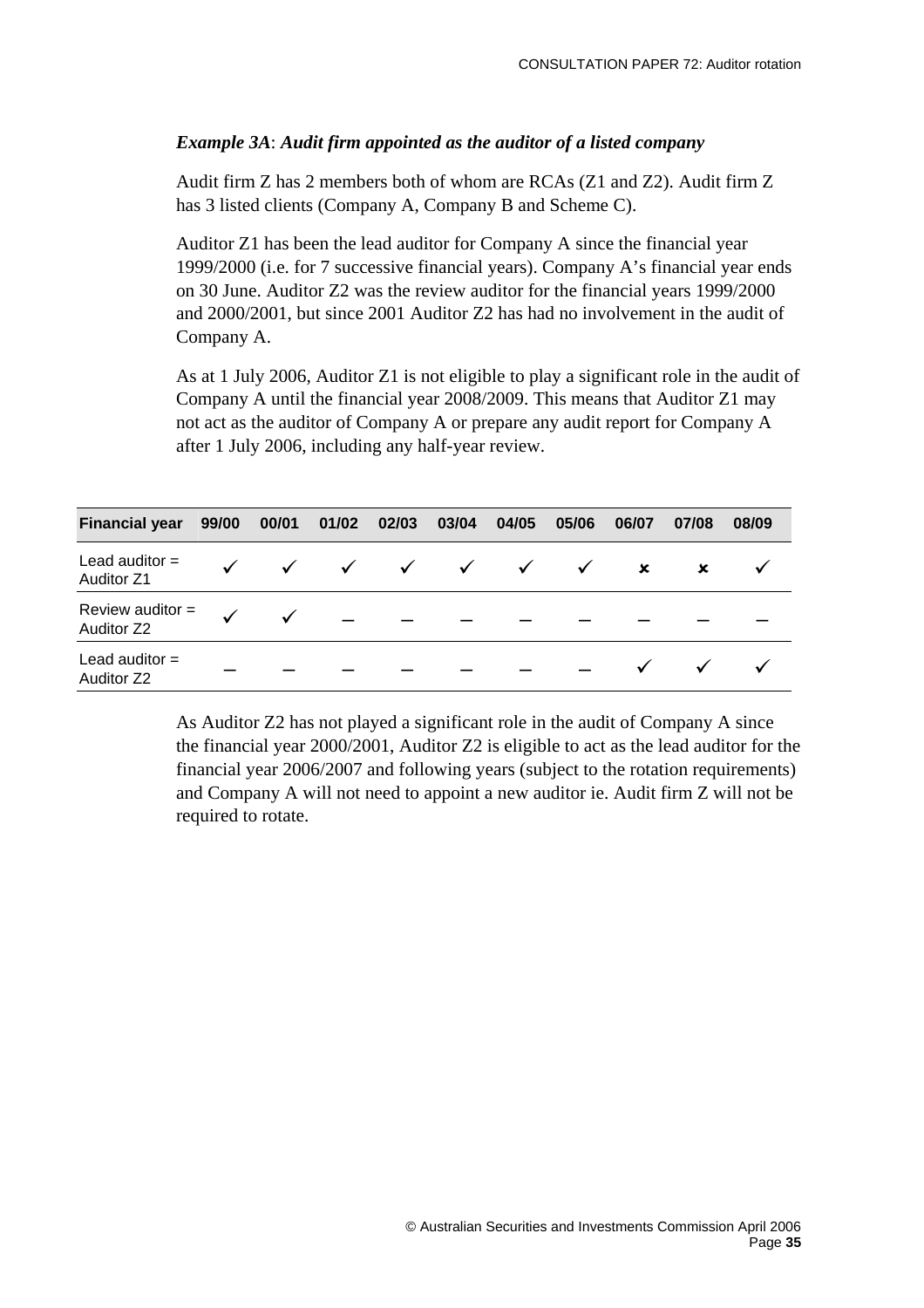#### *Example 3B*: *Audit firm appointed as the auditor of a listed scheme*

Audit firm Z has 2 members, both of whom are RCAs (Z1 and Z2). Audit firm Z has 3 listed clients (Company A, Company B and Scheme C).

Auditor Z1 has been the lead auditor for Scheme C since the 2001/2002 financial year. Auditor Z2 has been the review auditor for Scheme C since 2001/2002 with the exception of financial year 2002/2003 when Auditor Z3 (a former member of the firm who has since retired) was the review auditor.

| <b>Financial year</b>                 | 01/02 | 02/03        | 03/04 04/05  |              | 05/06        | 06/07        | 07/08 | 08/09 |  |
|---------------------------------------|-------|--------------|--------------|--------------|--------------|--------------|-------|-------|--|
| Lead auditor $=$<br><b>Auditor Z1</b> |       | $\checkmark$ | $\checkmark$ | $\checkmark$ | $\sqrt{ }$   | $\mathbf{x}$ |       |       |  |
| Review auditor $=$<br>Auditor Z2      |       |              | $\checkmark$ | $\checkmark$ | $\checkmark$ | $\checkmark$ |       |       |  |

Auditor Z1 will not be eligible to play a significant role in the audit of Scheme C for either financial years 2006/2007 or 2007/2008 and will have to comply with the 'time-out' period of 2 years (i.e. Auditor Z1 cannot act as the lead auditor or review auditor until financial year 2008/2009).

Auditor Z2 may continue to act as review auditor for the 2006/2007 financial year but then cannot act as lead auditor or review auditor before the financial year 2008/2009 because Auditor Z2 will have played a significant role in the audit of Scheme C for 5 out of 7 successive financial years (i.e. from financial year 2001/2002 until financial year 2007/2008).

In this example, neither Auditor Z1 nor Auditor Z2 is eligible to act as the lead auditor or review auditor of Scheme C for the financial year 2007/2008. Auditor Z1 is ineligible as Auditor Z1 has been the lead auditor for 5 successive financial years. Auditor Z2 is also ineligible to act as the lead auditor or review auditor as to do so would mean that Auditor Z2 would play a significant role in the audit of Scheme C for more than 5 out of 7 successive financial years.

As neither Auditor Z1 nor Auditor Z2 is eligible to act as the lead auditor or review auditor for the financial year 2007/2008, Scheme C will need to appoint a new auditor.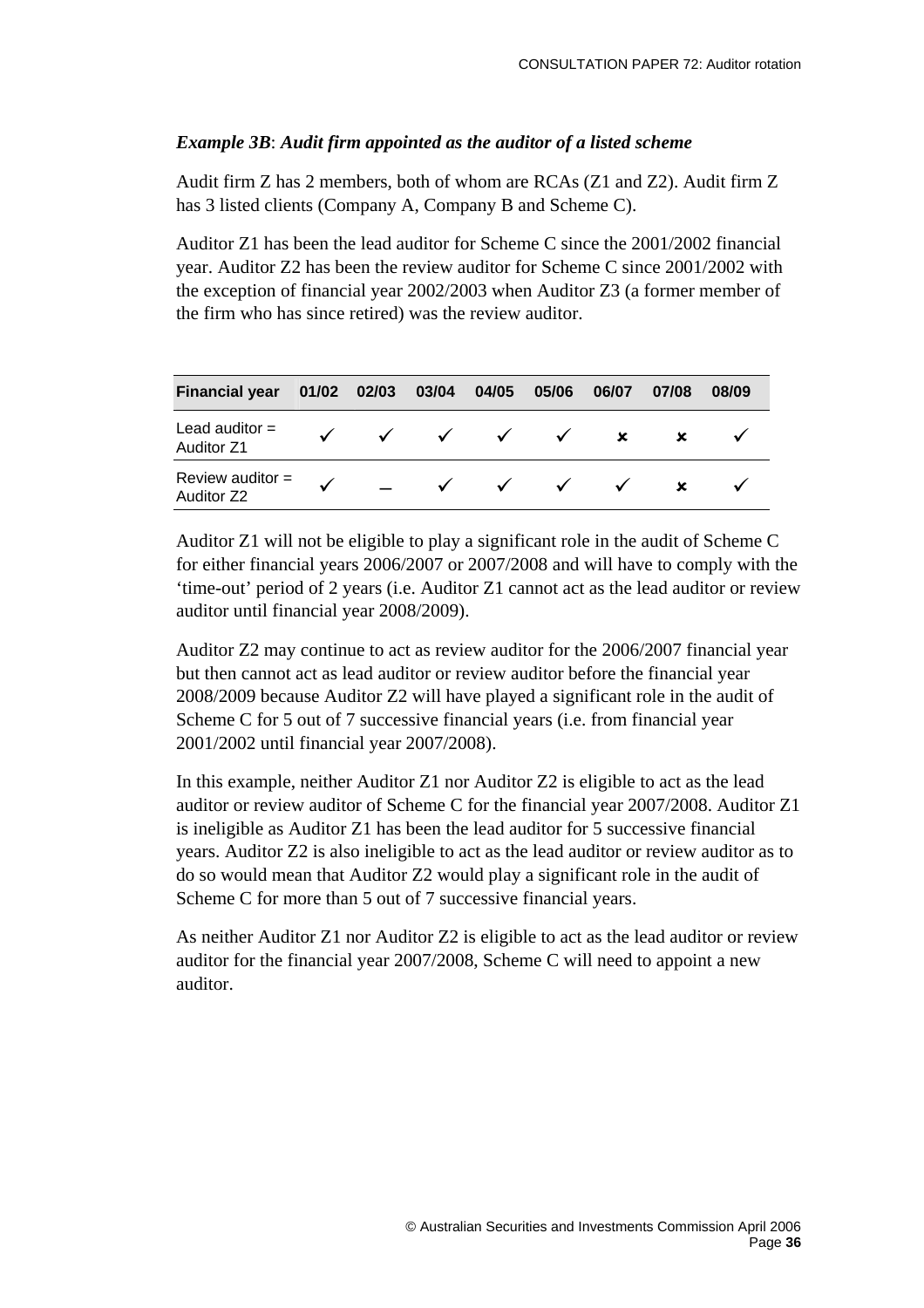# <span id="page-37-0"></span>**Key terms**

In this policy proposal paper, terms have the following meaning:

**5/7 rule** The auditor rotation obligation in s324DA(2) of the Corporations Act

**AAC** An authorised audit company registered under Pt 9.2A of the Corporations Act

**APRA** The Australian Prudential Regulation Authority

**AUASB** The Auditing and Assurance Standards Board

**audit client** The listed company or listed registered managed investment scheme in relation to which the auditor engages in audit activity

**auditor rotation** The requirement in s324DA of the Corporations Act

**AUS 206** Auditing and Assurance Standard AUS 206 *Quality Control for Audits of Historical Financial Information* (June 2004)

**CLERP 9 Act** The *Corporate Law Economic Reform Program (Audit Reform and Corporate Disclosure) Act 2004* 

**Corporations Act** The *Corporations Act 2001*

**engages in audit activity** Has the meaning given in s9 of the Corporations Act

**lead auditor** The 'registered company auditor who is primarily responsible to the audit firm or AAC for the conduct of the audit'

Note: This is a definition contained in s324AF(1) of the Corporations Act.

**listed scheme** A listed registered managed investment scheme

**plays a significant role** Has the meaning given in s9 of the Corporations Act

**PS 51** (for example) An ASIC policy statement (in this example numbered 51)

**RCA** A registered company auditor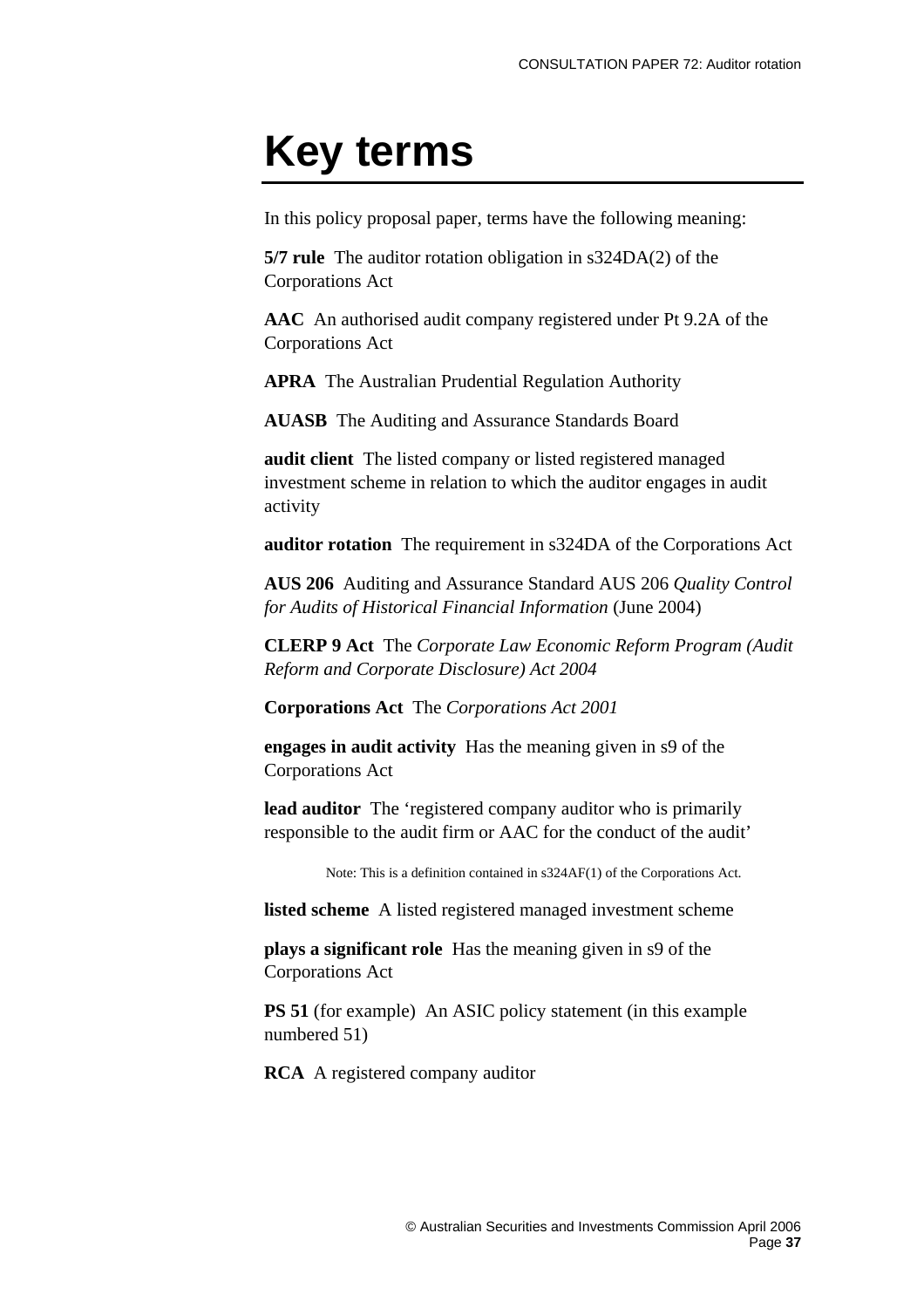**review auditor** The 'registered company auditor (if any) who is primarily responsible to the individual auditor, audit firm or AAC for reviewing the conduct of the audit'

Note: This is a definition contained in s324AF(2) of the Corporations Act.

**RIS** A regulation impact statement

**rotation requirements** The time-out rule and the 5/7 rule

**time-out rule** The auditor rotation obligation in s324DA(1) of the Corporations Act